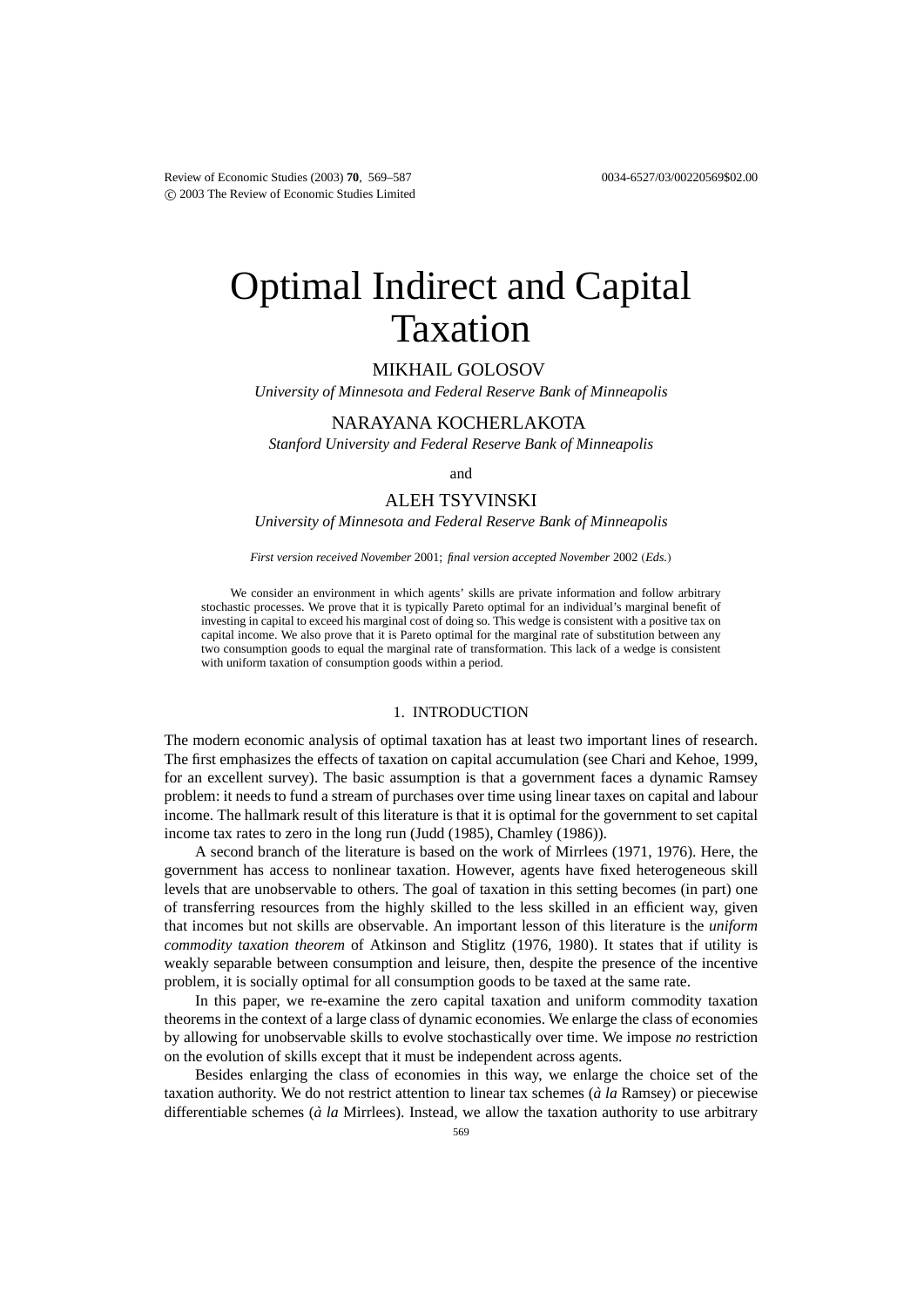nonlinear tax schemes; in other words, it can achieve any incentive-compatible and physically feasible allocation.

This general class of environments is technically challenging because it features dynamically evolving private information. There is no known way to develop a full characterization of the socially optimal allocations in this environment. In particular, we might well obtain misleading answers if we were to simply substitute first-order conditions for the large number of incentive constraints, and then apply Lagrangian methods.<sup>1</sup>

In the first part of the paper, we re-consider the zero capital income taxation theorem. We specialize the environment to have only one consumption good. We assume also that utility is additively separable in consumption and leisure. We prove that in a Pareto optimal<sup>2</sup> allocation, individual consumption satisfies a "reciprocal" intertemporal first-order condition of the kind derived by Rogerson (1985*a*):

$$
1/u'(c_t) = (\beta R_{t+1})^{-1} E_t \{1/u'(c_{t+1})\}.
$$
 (1)

Here,  $R_{t+1}$  is the marginal return to investment, *u* is the agent's momentary utility function,  $\beta$  is the individual discount factor, and  $E_t$  is the period  $t$  conditional expectation (with respect to the randomness generated by period  $(t + 1)$  skills).

This "reciprocal first-order condition" has an important consequence. If individual marginal utility  $u'(c_{t+1})$  in a Pareto optimum is random from the point of view of period *t*, then from Jensen's inequality we know that

$$
u'(c_t) < \beta R_{t+1} E_t u'(c_{t+1}).\tag{2}
$$

(The incentive problem means that it is typically efficient for individual consumption to be stochastic: the planner needs to offer more consumption to high skill types to get them to work more.) Thus, in an optimal tax system, the individual's marginal benefit of purchasing capital is higher than his marginal cost of doing so.

The intuition behind the inequality (2) is as follows. Suppose society considers increasing investment by lowering an individual's period *t* consumption by ε*<sup>t</sup>* and raising an individual's period  $(t + 1)$  consumption by  $\varepsilon_t R_{t+1}$ . Doing so has two immediate consequences on social welfare (measured in utiles): there is a cost  $u'(c_t) \varepsilon_t$  and a benefit  $\beta \varepsilon_t R_{t+1} E_t u'(c_{t+1})$ . However, there is an additional adverse effect on welfare. At an interior optimum, *u* is locally concave. Hence, the period *t* conditional covariance between period  $(t + 1)$  skills and  $u(c_{t+1} + \varepsilon_t R_{t+1})$ is lower than the period *t* conditional covariance between period  $(t + 1)$  skills and  $u(c_{t+1})$ . Reducing this covariance provides less incentive for the agent to work in period  $(t + 1)$ ; his effort, and societal output, therefore fall in period  $(t + 1)$ .

Thus, lowering consumption in period  $t$  and raising consumption in period  $(t + 1)$  generates the usual benefit  $\beta \epsilon_t R_{t+1} E_t u'(c_{t+1})$ , the usual cost  $\epsilon_t u'(c_t)$ , and an additional cost due to the incentive problem. In a social optimum, the marginal social cost and the marginal social benefit are equated, which implies that the partial marginal cost  $u'(c_t)$  is less than the total marginal benefit  $\beta R_{t+1} E_t u'(c_{t+1})$ .<sup>3</sup>

We go on to re-consider the uniform commodity taxation theorem. We revert to the general assumption of multiple consumption goods, and assume that utility is weakly separable between consumption and labour. We prove that any Pareto optimal allocation has the property that within a period, the marginal rate of substitution between any two consumption goods, for any

<sup>1.</sup> Rogerson (1985*b*) provides sufficient conditions for the validity of the first-order approach in a static principalagent context. However, there are no known generalizations of his conditions in dynamic settings.

<sup>2.</sup> By Pareto optimal, we mean Pareto optimal relative to the set of all allocations that are both incentivecompatible and physically feasible.

<sup>3.</sup> See Kocherlakota (1998) and Mulligan and Sala-i-Martin (1999) for a similar intuition.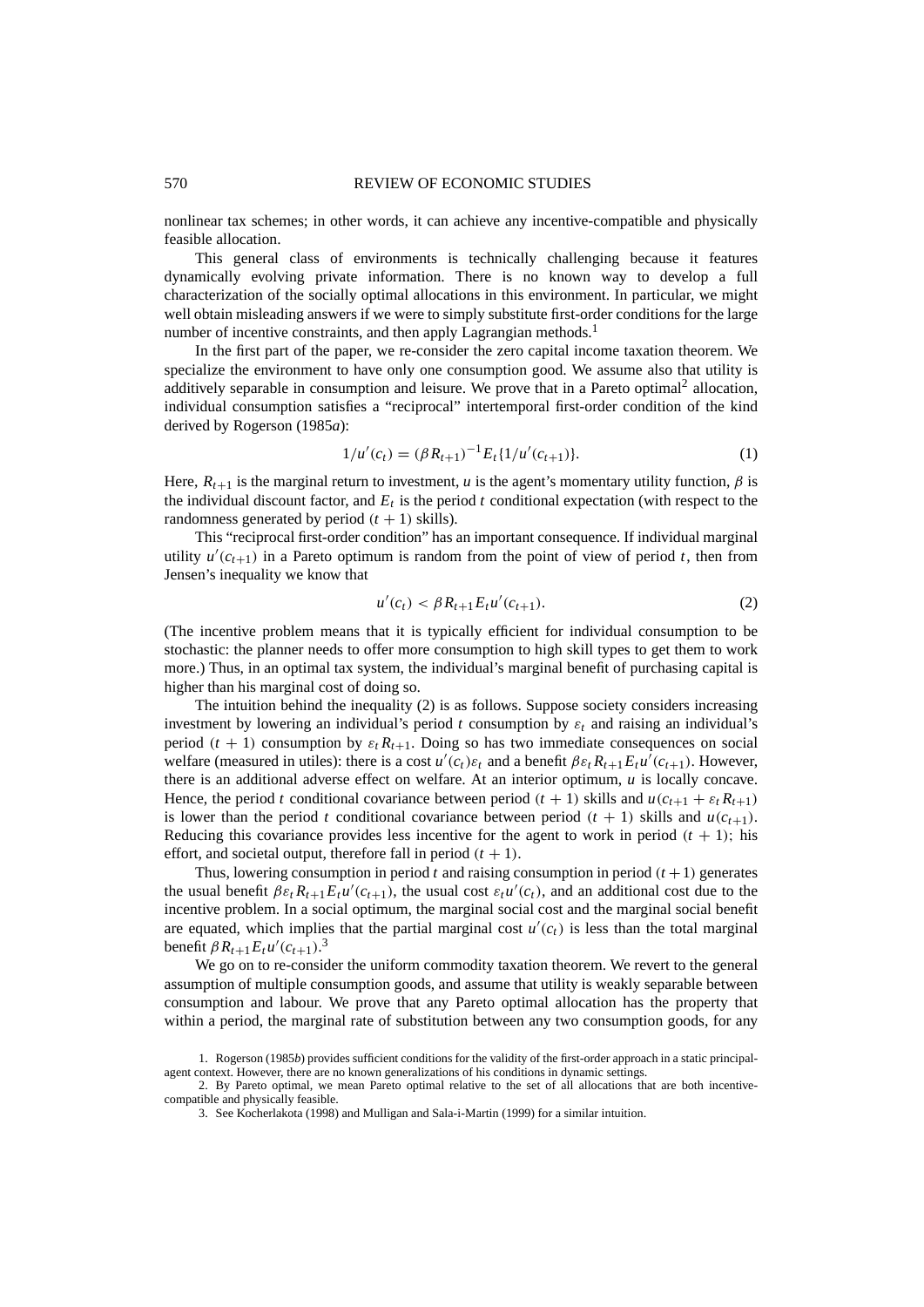agent, equals the marginal rate of transformation between those goods. This result implies that if agents can trade consumption goods in a spot market, all consumption goods should be taxed uniformly.

The idea behind the proof of the uniform commodity taxation theorem is as follows. Because utility is weakly separable, consumption only affects the incentive constraints and the planner's objective function through the amount of sub-utility derived from consumption. Hence, as long as resources are scarce, the planner wants to find a way to deliver these sub-utilities that minimizes the resource cost of doing so. This immediately implies the uniform commodity taxation theorem.

Our positive capital taxation and uniform commodity taxation results have predecessors in the literature. For example, Diamond and Mirrlees (1978, 1986) prove in a particular dynamic setting that Pareto optima feature the above kind of intertemporal wedge. They derive their result in a model of disability insurance: they assume that skills are hidden, have a two-point support in all periods, and that the low skill state is an absorbing one. As stated above, Atkinson and Stiglitz (1976) prove the uniform commodity taxation theorem assuming that skills do not change over time.

The main contribution of our analysis over this previous work is our *generality*. There is a large empirical literature on the intertemporal structure of individual wages and skills. The consensus in this literature is that an empirically plausible statistical model of the intertemporal evolution of individual skills should allow for the possibility of both a random fixed component and an autoregressive (possibly unit root) component.<sup>4</sup> There are *no* prior results in the dynamic private information literature that allow for such an elaborate stochastic process. In contrast, we allow an individual's hidden skills to follow *any* stochastic process, and we are still able to establish two important partial characterizations of Pareto optimal allocations.<sup>5</sup>

Our results are about wedges (or the lack thereof) in constrained Pareto optima. The revelation principle tells us that there exists at least one nonlinear tax system that weakly implements these wedges as an equilibrium outcome: namely, the direct mechanism. We present no results about how these wedges might be implemented using tax systems that have a more "decentralized" flavour.<sup>6</sup> We know, though, that there is no refinement of the theory that will enable it to make sharp predictions about the nature of optimal tax systems. As is well known from the Ramsey literature, a wedge between the benefits and costs of saving can be generated in equilibrium using a tax on savings, a tax on consumption that grows over time, or some linear combination of the two. More generally, Chari and Kehoe (1999) emphasize that in the Ramsey taxation literature, in which governments can only use linear taxes, there are typically an infinite number of combinations of various taxes that can be used to implement a particular wedge. This kind of indeterminacy is only more pronounced when the government can use arbitrary *nonlinear*

<sup>4.</sup> For an illustrative example, see Storesletten, Telmer and Yaron (2001). They argue that the autoregressive component is large and highly persistent.

<sup>5.</sup> In Section 5, we provide a thorough literature review and identify the key feature of our model that allows us to prove such general theorems: intratemporal and intertemporal consumption marginal rates of substitution are public information.

<sup>6.</sup> It might appear obvious how to construct such a tax schedule. First, set a marginal labour tax rate for each agent that equates his marginal rate of substitution between consumption and time to his marginal rate of transformation. Second, set a marginal tax on savings that equates his intertemporal marginal rate of substitution to the social intertemporal marginal rate of substitution.

Unfortunately, there is a problem with this approach: there is no guarantee that the resultant tax schedule gives rise to a convex decision problem for the agent. This means that even though his first-order conditions are satisfied by the social optimum, he may not find it optimal to make choices consistent with the social optimum.

Golosov and Tsyvinski (2003) design a simple implementation of the constrained Pareto optimum in the Diamond–Mirrlees disability insurance model. The implementation relies on capital income taxation and asset-based "means testing" for the provision of disability insurance.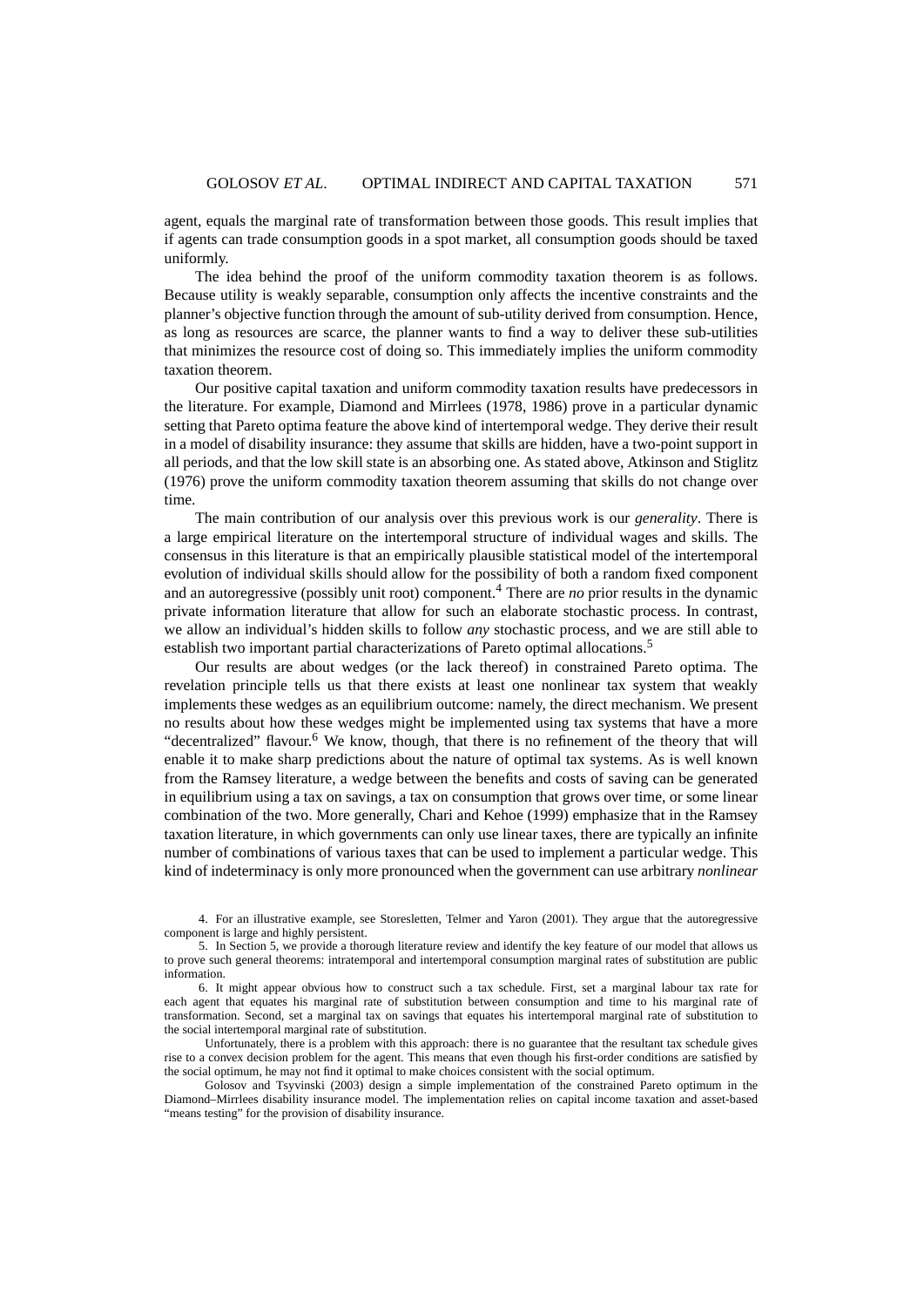taxes. Hence, the robust predictions of any kind of theory of optimal taxation are not about *taxes*, but, like our results, are about *wedges.*

The rest of the paper is structured as follows. In the next section, we describe the class of model environments. In Section 3, we demonstrate the optimality of positive capital income taxation. In Section 4, we generalize the uniform commodity taxation theorem. We defer a complete discussion of the related literature until Section 5; the discussion clarifies why we are able to prove our results in such generality. Finally, we conclude in Section 6.

#### 2. SET-UP

The economy lasts for *T* periods, where *T* may be infinity, and has a unit measure of agents. The economy is endowed with  $K_1^*$  units of the single capital good. There are *J* consumption goods, which are produced by capital and labour. The agents have identical preferences. A given agent has von Neumann–Morgenstern preferences, and ranks deterministic sequences according to the function

$$
\sum_{t=1}^{T} \beta^{t-1} U(c_t, l_t), \qquad 1 > \beta > 0 \tag{3}
$$

where  $c_t \in R_+^J$  is the agent's consumption in period *t*, and  $l \in R_+$  is the agent's labour in period *t*. We assume that *U* is bounded from above or bounded from below; this guarantees that the utility from any consumption/labour process is well defined as an element of the extended reals.

The agents' skills differ across agents and over time. We model this cross-sectional and temporal heterogeneity as follows. Let  $\Theta$  be a Borel<sup>7</sup> set in  $R_+$ , and let  $\mu$  be a probability measure over the Borel subsets of  $\Theta^T$ . At the beginning of time, an element  $\theta^T$  of  $\Theta^T$  is drawn for each agent according to the measure  $\mu$ ; the draws are independent across agents. This random vector  $\theta^T$  is the agent's type; its *t*-th component  $\theta_t$  is the agent's skill in period *t*. We assume that a law of large numbers applies: the measure of agents in the population with type  $\theta^T$  in Borel set *B* is given by  $\mu(B)$  (see Uhlig, 1996, for a formal justification of this assumption).

What makes the information problem dynamic is that a given agent privately learns his  $\theta_t$ at the beginning of period *t* and not before. Thus, at the beginning of period *t*, an agent knows his history  $\theta^t = (\theta_1, \dots, \theta_t)$  of current and past skill vectors but not his future skill vectors. This implies that his choices in period  $t$  can only be a function of this history. We model this by using a standard mathematical formalism: we define a random variable  $x : \Theta^T \to R$  to be  $\theta^t$ -measurable if and only if, given a Borel subset *M* of *R*,  $x^{-1}(M) = B \times \Theta^{T-t}$ , where *B* is a Borel subset of  $\Theta^t$ . Then, we restrict an agent's period *t* decisions to be  $\theta^t$ -measurable.

This stochastic specification is general along two important dimensions. First, it allows for virtually arbitrary dynamic evolution of an agent's skills. For example, the agent's skills could be constant over time (which is the traditional public finance assumption). Alternatively, the skills could follow stationary or nonstationary stochastic processes over time. The only real restriction is that the skill processes are independent across agents.<sup>8</sup>

What is the economic impact of these skill vectors? An agent with type  $\theta_t$  produces effective labour *y<sup>t</sup>* according to the function

$$
y_t = \theta_t l_t \tag{4}
$$

where  $l_t$  is the agent's labour input. Effective labour  $y_t$  is observable, but actual labour  $l_t$  and skill  $\theta_t$  are not.

<sup>7.</sup> Not all subsets of  $R_+$  are Borel sets; nonetheless, a casual reader will not be misled about the nature of our results by simply ignoring the word Borel throughout the written text.

<sup>8.</sup> Note that the specification is general enough to embed both the case in which  $\Theta$  is an interval (as is generally assumed in the Mirrlees literature) and the case in which  $\Theta$  is a finite set (as is typically assumed in the dynamic contracting literature).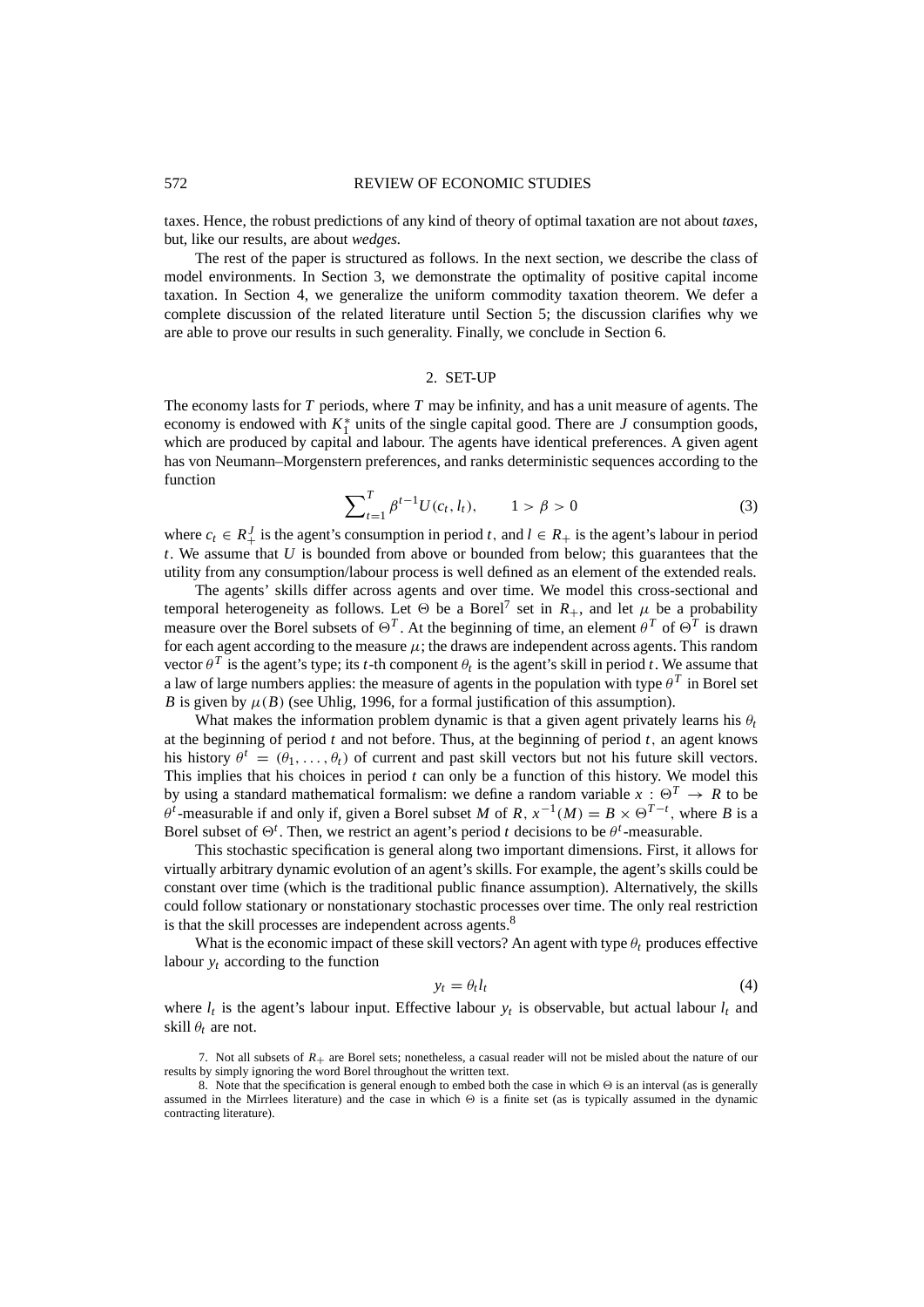Along with the consumption goods, there is an accumulable capital good. We define an allocation in this society to be  $(c, y, K) = (c_t, y_t, K_{t+1})_{t=1}^T$  where for all *t* 

$$
K_{t+1} \in R_{+}
$$
  
\n
$$
c_{t} : \Theta^{T} \to R_{+}^{J}
$$
  
\n
$$
y_{t} : \Theta^{T} \to R_{+}
$$
  
\n
$$
(c_{t}, y_{t}) \text{ is } \theta^{t}
$$
-measurable. (5)

Here,  $y_t(\theta^T)$  is the amount of effective labour produced by a type  $\theta^T$  in period *t*,  $c_{jt}(\theta^T)$  is the amount of the *j*-th consumption good given to a type  $\theta^T$  in period *t*, and  $K_{t+1}$  is the amount of capital carried over period  $t$  into period  $(t + 1)$ . The measurability restriction on  $(c_t, y_t)$  guarantees that they depend only on current and past realizations of  $\theta_t$ , not on the future realizations  $(\theta_{t+1}, \ldots, \theta_T)$ .

We assume that the initial endowment of capital is  $K_1^*$ , and define an allocation  $(c, y, K)$  to be *feasible* if *c<sup>t</sup>* and *y<sup>t</sup>* are integrable for all *t* and

$$
G\bigg(\int c_t d\mu, K_{t+1}, K_t, \int y_t d\mu\bigg) \le 0 \qquad \text{for all } t \tag{6}
$$

$$
K_1 \le K_1^*.\tag{7}
$$

Here,  $G: R^{J+3}_+ \to R$  is assumed to be strictly increasing and continuously differentiable with respect to its first  $(J + 1)$  arguments, and strictly decreasing and continuously differentiable with respect to its other two arguments.<sup>9</sup> (In  $(6)$ , and throughout the remainder of the paper, we use the convention that the range of integration is  $\Theta^T$  when it is left unspecified.) Thus, we allow for very general specifications of technology; one example technology, when  $J = 1$ , is that G takes the form

$$
G(C, K', K, Y) = C + K' - (1 - \delta)K - K^{1/2}Y^{1/2}.
$$

Because  $\theta^T$  is unobservable, allocations must respect incentive-compatibility conditions. A *reporting strategy*  $\sigma$  is a mapping from  $\Theta^T$  into  $\Theta^T$  such that for all *t*,  $\sigma_t$  is  $\theta^t$ -measurable. Let  $\Sigma$  be the set of all possible reporting strategies, and define

$$
W(\cdot; c, y) : \Sigma \to R
$$
  
 
$$
W(\sigma; c, y) = \sum_{t=1}^{T} \beta^{t-1} \int U(c_t(\sigma), y_t(\sigma)/\theta_t) d\mu
$$
 (8)

to be the utility from reporting strategy  $\sigma$ , given an allocation  $(c, y)$ . Let  $\sigma^*$  be the truth-telling strategy  $(\sigma^*(\theta^T) = \theta^T$  for all  $\theta^T)$ . Then, an allocation  $(c, y, K)$  is *incentive-compatible* if

$$
W(\sigma^*; c, y) \ge W(\sigma; c, y) \quad \text{for all } \sigma \text{ in } \Sigma. \tag{9}
$$

An allocation which is incentive-compatible and feasible is said to be incentive-feasible.<sup>10</sup>

9. Our definition of feasibility does not explicitly allow for government purchases. However, our results all go through if we change the second restriction to read

$$
G\biggl(\int c_t d\mu, K_{t+1}, K_t, \int y_t d\mu\biggr) \leq \alpha_t
$$

where  $\{\alpha_t\}_{t=1}^{\infty}$  is a deterministic sequence of negative numbers. We can interpret these deterministic fluctuations in the feasible set as being due to deterministic fluctuations in government purchases.

10. We restrict attention to direct mechanisms. By the revelation principle, this is without loss of generality. As well, we restrict attention to mechanisms in which an individual's consumption and output depend only on his own announcements. This is without loss of generality because there is a continuum of agents with independent shock processes.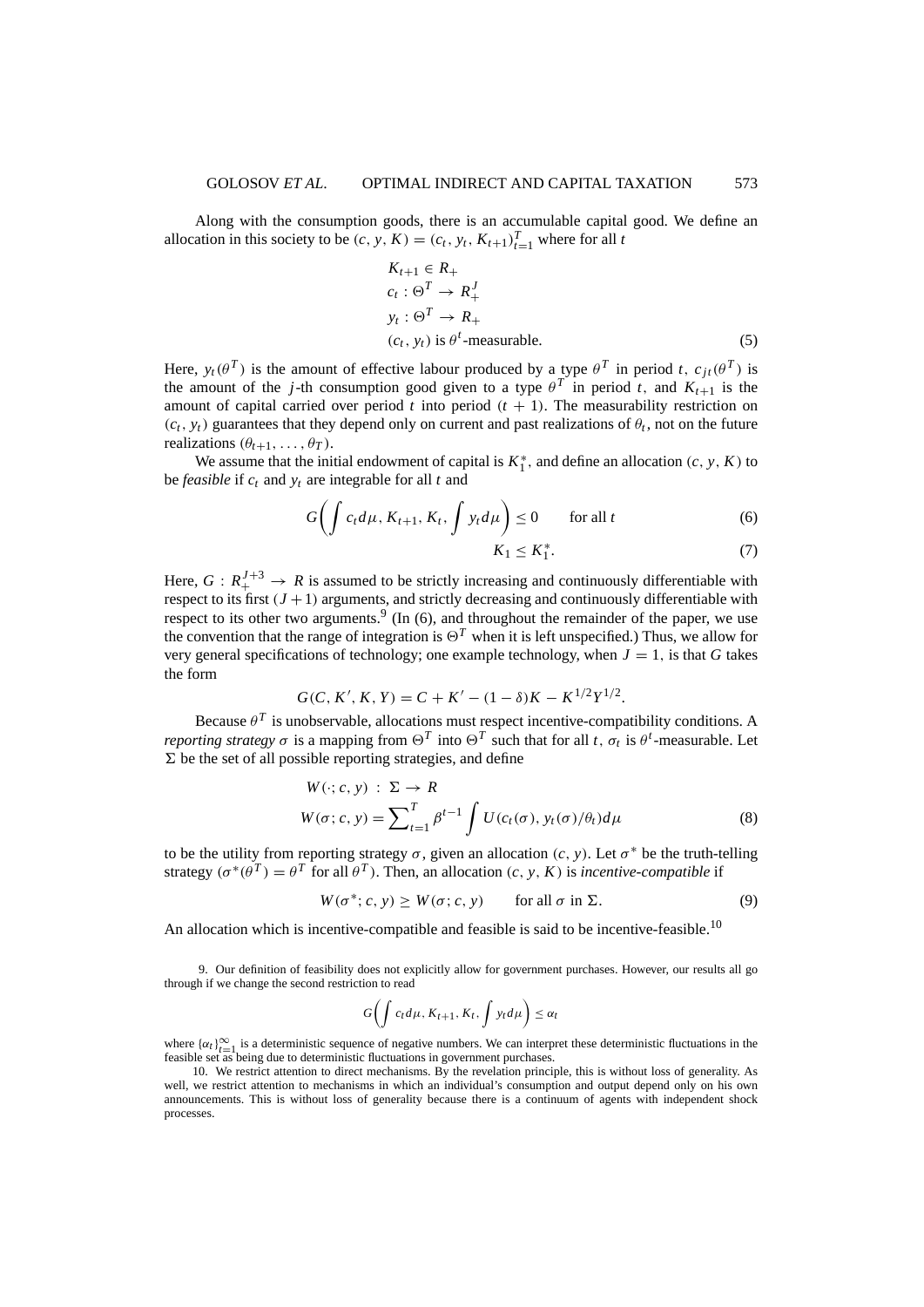We assume that the government or social planner has the ability to fully commit *ex ante* to a tax system (or, equivalently, a direct mechanism). This is certainly not without loss of generality. As Roberts (1984) emphasizes, a benevolent government or social planner would find in its interests to alter the tax system *after* the revelation of agents' information. Nonetheless, as the dynamic Ramsey literature shows, the full-commitment case is (at least) a useful benchmark.

We do allow, though, for the possibility that the planner's *ex ante* objective weights agents differently based on their initial skill levels. Specifically, let  $\chi_1$  :  $\Theta^T \to R_+$  be  $\theta^1$ -measurable, and suppose that  $\int \chi_1 d\mu = 1$ . Then, we define the following programming problem,  $P1(K'_1)$ , for an arbitrary level  $K'_1$  of initial capital

$$
V^*(K'_1) = \sup_{c,y,K} \sum_{t=1}^T \beta^{t-1} \int U(c_t, y_t/\theta_t) \chi_1 d\mu
$$
  
s.t.  $G \left( \int c_t d\mu, K_{t+1}, K_t, \int y_t d\mu \right) \le 0$  for all  $t$   
 $W(\sigma^*; c, y) \ge W(\sigma; c, y)$  for all  $\sigma$  in  $\Sigma$   
 $K_1 \le K'_1$   
 $c_t \ge 0$ ,  $y_t \ge 0$ ,  $K_t \ge 0$  for all  $t$  and almost all  $\theta^T$ . (10)

We say that  $(c^*, y^*, K^*)$  solves  $P1(K_1')$  if  $(c^*, y^*, K^*)$  lies in the constraint set of  $P1(K_1')$  and

$$
V^*(K_1') = \sum_{t=1}^T \beta^{t-1} \int U(c_t^*, y_t^* / \theta_t) \chi_1 d\mu.
$$
 (11)

In the actual model economy, there are initially  $K_1^*$  units of capital. Hence, the planner's problem is to solve  $P1(K_1^*)$ . We assume throughout that there is a solution to  $P1(K_1^*)$  and that  $|V^*(K_1^*)| < \infty$ . Any solution to  $P1(K_1^*)$  is a Pareto optimum.<sup>11</sup>

Note that the planner's maximized objective  $V^*$  is weakly increasing. In our analysis, we will often require that  $V^*$  is strictly increasing. The following lemma shows that, under a mild regularity condition,  $V^*$  is strictly increasing if  $U$  is additively separable between consumption and leisure. (In the remainder of the paper, as is standard, we use the terms for almost all  $\theta^T$  and almost everywhere (or a.e.) equivalently.)

**Lemma 1.** Let  $U(c, l) = u(c) - v(l)$ , where u is strictly increasing and continuously *differentiable. Suppose that for any*  $(c^*, y^*, K^*)$  *that solves*  $P1(K_1^*)$ *, there exists some t and positive scalars*  $c^+$ ,  $c_+$  *such that*  $c^+ \ge c^*_{jt} \ge c_+$  *a.e. for all j. Then,*  $V^*(K_1) < V^*(K_1^*)$  *for all*  $K_1 < K_1^*$ .

*Proof.* In Appendix.  $\parallel$ 

The proof of the lemma works as follows. Suppose the planner has not used up all initial capital. Then, roughly speaking, the planner can add  $\varepsilon/u'(c_{j}^{*}(\theta^{T}))$  to  $c_{j}^{*}(\theta^{T})$  for all  $\theta^{T}$ . This guarantees that for all  $\theta^T$ ,  $u(c^*_{jt}(\theta^T))$  increases by  $\varepsilon$  (for  $\varepsilon$  small). Since all types' utilities are going up by  $\varepsilon$ , this change does not affect incentive-compatibility. Is the change feasible? The integral of  $1/u'(c_{jt}^*(\theta^T))$  must be finite; the upper and lower bounds on  $c_{jt}^*$ , along with *u*'s being  $C<sup>1</sup>$ , are enough to guarantee this.<sup>12</sup>

11. Specifically, any solution to  $P1(K_1^*)$  is interim Pareto optimal, conditional on the realization of  $\theta_1$ . If  $\chi = 1$ , the solutions to  $P1(K_1^*)$  are symmetric *ex ante* Pareto optima.

12. This last issue arises repeatedly in our analysis. We increase consumption for a set of types so as to increase each type's utility by the same amount. Then, we have to be sure that the integral of this increase in consumption is finite.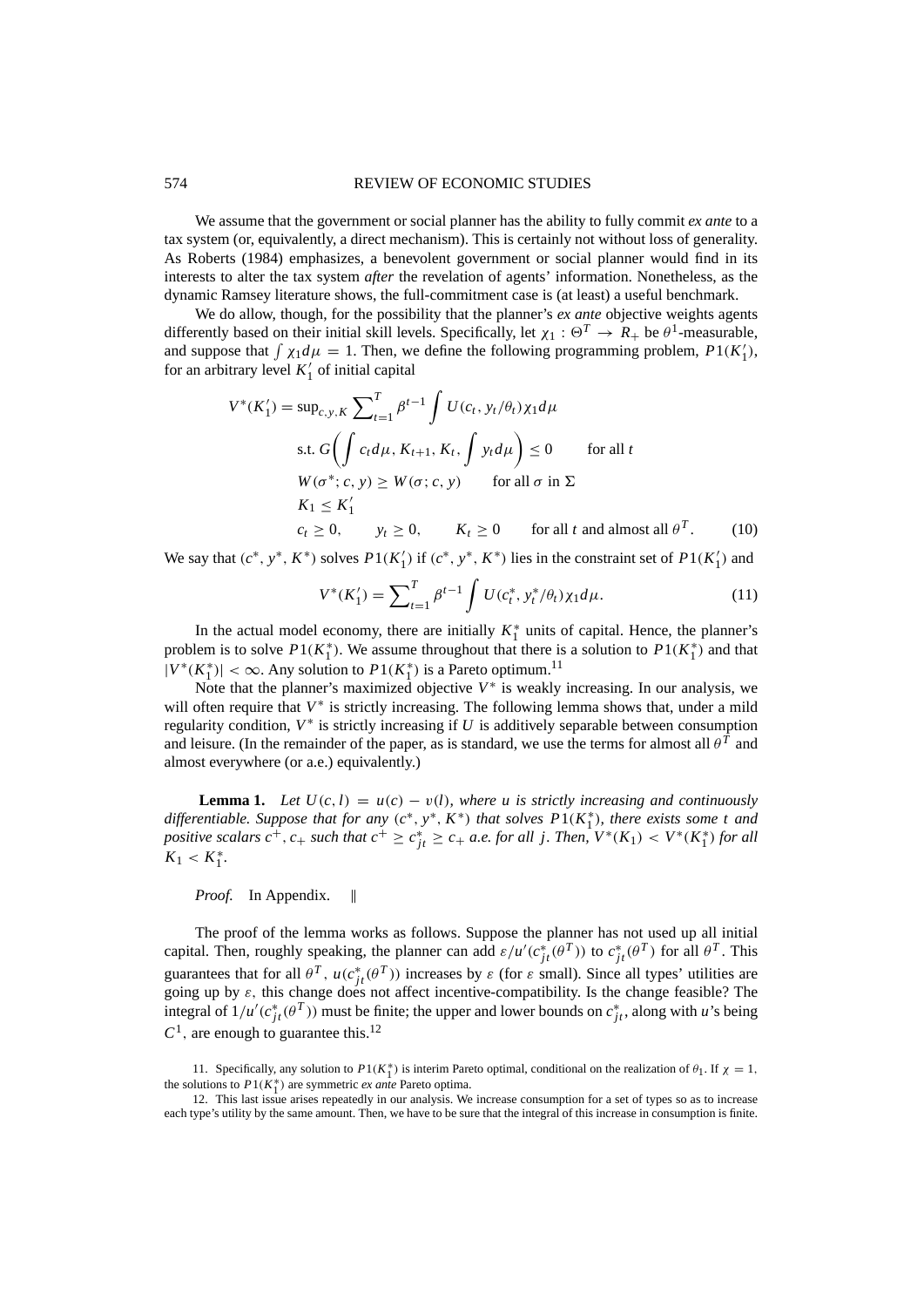#### 3. OPTIMAL INTERTEMPORAL WEDGES

To obtain results about the intertemporal characteristics of optimal taxation, we simplify the model. We set the number of consumption goods  $J = 1$ , and set

$$
G(C_t, Y_t, K_t, K_{t+1}) = C_t + K_{t+1} - K_t(1 - \delta) - F(K_t, Y_t)
$$
\n(12)

where  $F$  is strictly increasing and continuously differentiable in its first argument. (These restrictions on *J* and *G* do not apply in the next section.) Throughout the section, we assume that the partial derivative  $U_c$  exists and is continuous in its first argument over the positive reals. We provide a partial characterization of Pareto optima.

The main result in this section is a restriction on the intertemporal behaviour of individual consumption. The result is similar to (but much more general than) that derived by Rogerson (1985*a*) for optimal contracts in relationships with repeated moral hazard.

We begin by stating the result. We use the notation  $E_t x_{t+1}$  to be the period *t* conditional expectation<sup>13</sup> of a random variable  $x_{t+1}$ .

**Theorem 1.** *Let*  $U(c, l) = u(c) - v(l)$ *. Suppose*  $(c^*, y^*, K^*)$  *solves*  $P1(K_1^*)$ *, and that there exists t* < *T* and scalars  $c^+$ ,  $c_+$  such that  $c^+ \ge c_t^*$ ,  $c_{t+1}^*$ ,  $K_{t+1}^* \ge c_+ > 0$  a.e. Then

$$
\beta\bigg(1-\delta + F_K\bigg(K_{t+1}^*, \int y_{t+1}^* d\mu\bigg)\bigg)\bigg/u'(c_t^*) = E_t\{1/u'(c_{t+1}^*)\}.
$$
\n(13)

*Proof.* In Appendix.  $\parallel$ 

There are two ways to read Theorem 1. First, it says that given any positive measure Borel set *B* in  $\Theta^t$ , the *average* of  $u'(c_t^*)/u'(c_{t+1}^*)$  across the agents who have a period *t* history in *B* is equal to  $\beta(1 - \delta + F_{K,t+1})$ . Second, it says that given that an agent knows his period *t* history lies in *B*, the agent's *expectation* of  $u'(c_t^*)/u'(c_{t+1}^*)$  is equal to  $\beta(1 - \delta + F_{K,t+1})$ . (These two ways of reading Theorem 1 are equivalent because of the law of large numbers.)

Here is a sketch of the proof of Theorem 1, for the case in which  $\Theta$  is finite. Suppose  $(c^*, y^*, K^*)$  is an interior optimum, and fix a positive probability skill history  $\overline{\theta}^t$ . We consider a perturbation similar to that used by Rogerson (1985*a*), and define a new consumption allocation  $\vec{c}$  to be the same as  $c^*$  except that

$$
c'_{t}(\overline{\theta}^{t}) = c_{t}^{*}(\overline{\theta}^{t}) - \varepsilon/u'(c_{t}^{*}(\overline{\theta}^{t}))
$$
\n(14)

$$
c'_{t+1}(\overline{\theta}^t, \theta) = c^*_{t+1}(\overline{\theta}^t, \theta) + \beta^{-1} \varepsilon / u'(c^*_{t+1}(\overline{\theta}^t, \theta)) \qquad \text{for all } \theta \text{ in } \Theta
$$
 (15)

where  $\varepsilon$  is small and positive. For the agents with skill history  $\overline{\theta}^t$ , this change is designed to reduce momentary utility in period *t* by  $\varepsilon$ , and increase momentary utility in period  $(t + 1)$ (given any continuation skill history) by  $\beta^{-1}\varepsilon$ .

The key to the proof is that, by construction,

$$
\sum_{t=1}^{T} \beta^{t-1} u(c_t'(\theta^T)) = \sum_{t=1}^{T} \beta^{t-1} u(c_t^*(\theta^T))
$$
\n(16)

While weaker assumptions will ensure this, it is sufficient to assume that consumption is bounded from above and below and that *u* is  $C^1$ .

13. As is standard (see Billingsley, 1995, Chapter 34), given a  $\theta^{t+1}$ -measurable random variable  $x_{t+1}$ , we define the conditional expectation  $E_t x_{t+1}$  to be a  $\theta^t$ -measurable random variable such that

$$
\int_A E_t x_{t+1} d\mu = \int_A x_{t+1} d\mu
$$

for any  $A \subseteq \Theta^T$  such that  $\mu(A) > 0$  and  $A = B \times \Theta^{T-t}$  for some Borel set *B* in  $\Theta^t$ .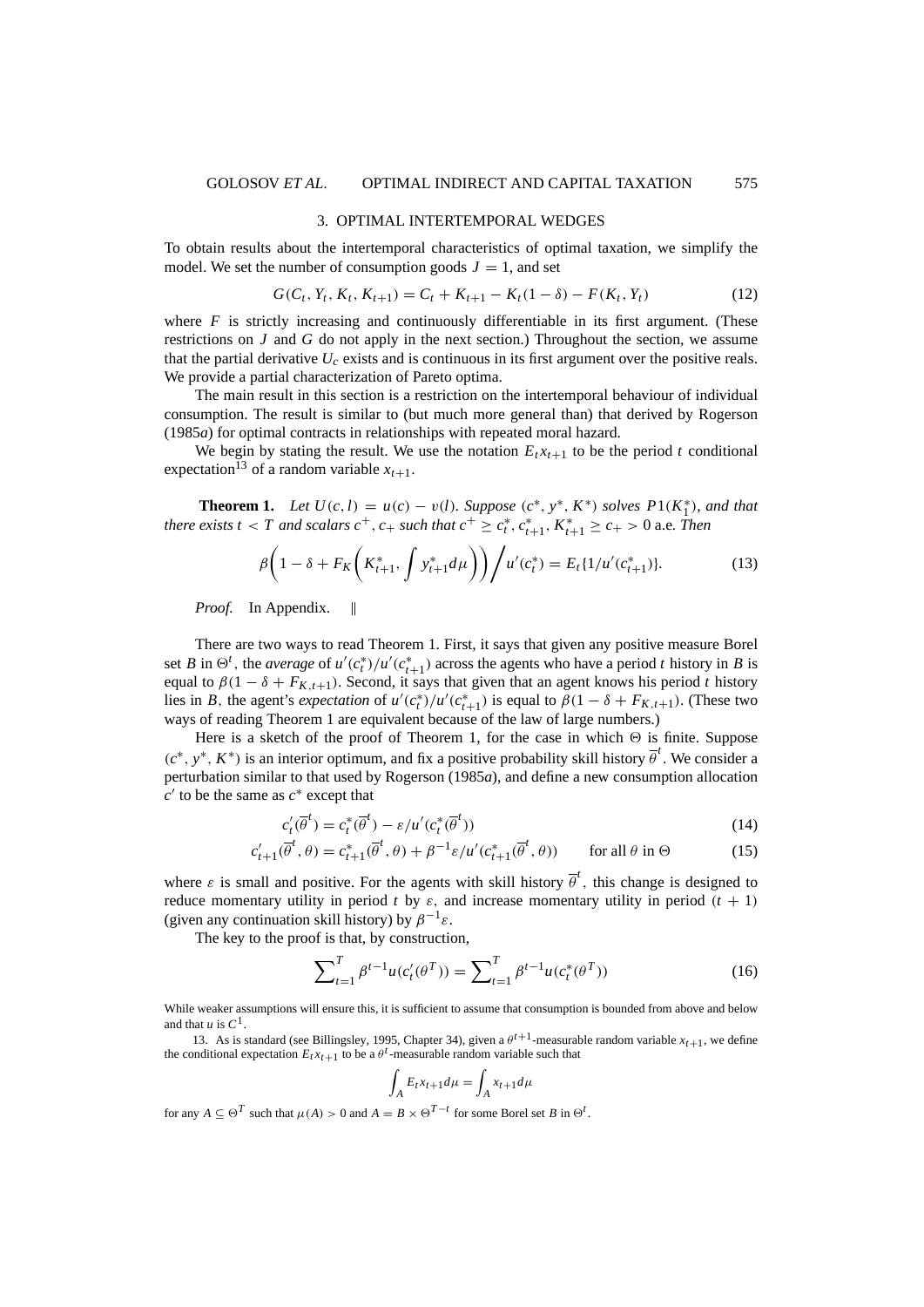for all (not almost all!) types  $\theta^T$ . This means that, given that  $(c^*, y^*)$  is incentive-compatible, the new plan  $(c', y^*)$  must also be incentive-compatible. Intuitively, any sequence of reports generates the same (*ex ante*) utility under  $(c', y^*)$  as under  $(c^*, y^*)$ . Hence, the ranking of reporting strategies must be the same under  $(c', y^*)$  as under  $(c^*, y^*)$ .

Similarly, the new consumption plan  $(c', y^*)$  does not change the planner's objective. It follows (from Lemma 1) that the new timing of consumption payments cannot result in extra resources for the planner or  $(c^*, y^*, K^*)$  is not optimal. There are  $\mu(\overline{\theta}^t)$  agents who have skill history  $\overline{\theta}^t$ . Hence, the new plan frees up  $\mu(\overline{\theta}^t)\varepsilon/u'(c_t^*(\overline{\theta}^t))$  units of consumption in period *t*. Similarly, it costs  $\beta^{-1}\varepsilon \sum_{\theta \in \Theta} \mu(\overline{\theta}^t, \theta)/\mu'(c_{t+1}^*(\overline{\theta}^t, \theta))$  in period  $(t + 1)$ . By saving the extra period  $t$  consumption into period  $(t + 1)$ , the planner has extra resources after paying the costs unless:

$$
\mu(\overline{\theta}^t) \left(1 - \delta + F_K\left(K_t^*, \int y_{t+1}^* d\mu\right)\right) / u'(c_t^*(\overline{\theta}^t)) \le \beta^{-1} \sum_{\theta \in \Theta} \mu(\overline{\theta}^t, \theta) / u'(c_{t+1}^*(\overline{\theta}^t, \theta)).
$$
\n(17)

Making the same argument with  $\varepsilon$  small and negative implies the reverse inequality. In other words, at an optimum, the two sides of (17) are equated, which implies Theorem 1.

It is important to note that even if  $\theta^T$  is public information (so that there is no incentive problem), Theorem 1 is still valid. In this case, full insurance is possible and  $u'(c_t^*)$  is deterministic for all *t*. Theorem 1 immediately implies the standard first-order condition:

$$
u'(c_t^*) = \beta \bigg( 1 - \delta + F_K \bigg( K_{t+1}^*, \int y_{t+1}^* d\mu \bigg) \bigg) u'(c_{t+1}^*).
$$
 (18)

Thus, the incentive problem does not create the restriction in Theorem 1. Rather, the incentive problem determines the variance of the marginal utility process that gets plugged into the formula in Theorem 1.

This kind of thinking informs the next two corollaries.

**Corollary 1.** *Let*  $U(c, l) = u(c) - v(l)$ *. Suppose*  $(c^*, y^*, K^*)$  *solves*  $P1(K_1^*)$ *, and that there exists t* < *T* and scalars  $c^+$ ,  $c_+$  such that  $c^+ \ge c_t^*$ ,  $c_{t+1}^*$ ,  $K_{t+1}^* \ge c_+ > 0$  a.e. Then

$$
u'(c_t^*) \le \beta \bigg( 1 - \delta + F_K \bigg( K_{t+1}^*, \int y_{t+1}^* d\mu \bigg) \bigg) E_t u'(c_{t+1}^*) \text{ a.e.}
$$
 (19)

In addition, suppose that it is not true that  $u'(c_{t+1}^*)$  equals  $E_t u'(c_{t+1}^*)$  almost everywhere. Then

$$
u'(c_t^*) < \beta \bigg( 1 - \delta + F_K \bigg( K_{t+1}^*, \int y_{t+1}^* d\mu \bigg) \bigg) E_t u'(c_{t+1}^*) \tag{20}
$$

*over some subset of*  $\Theta^T$  *with positive measure.* 

*Proof.* From the definition of a conditional expectation and Theorem 1, we know that

$$
\beta(1 - \delta + F_{K,t+1}) = E_t \{ u'(c_t^*) / u'(c_{t+1}^*) \}
$$
\n(21)

$$
= u'(c_t^*) E_t \{ 1/u'(c_{t+1}^*) \}
$$
\n(22)

where the latter equality follows from  $u'(c_t^*)$  being  $\theta^t$ -measurable (see, Billingsley, 1995, Theorem 34.3). The corollary then follows from the conditional version of Jensen's inequality.

The first part of the corollary says that the expected marginal utility of investing in capital, conditional on information known to an agent as of time  $t$ , is at least as high as the marginal utility of current consumption. The second part of the corollary says that if some individuals do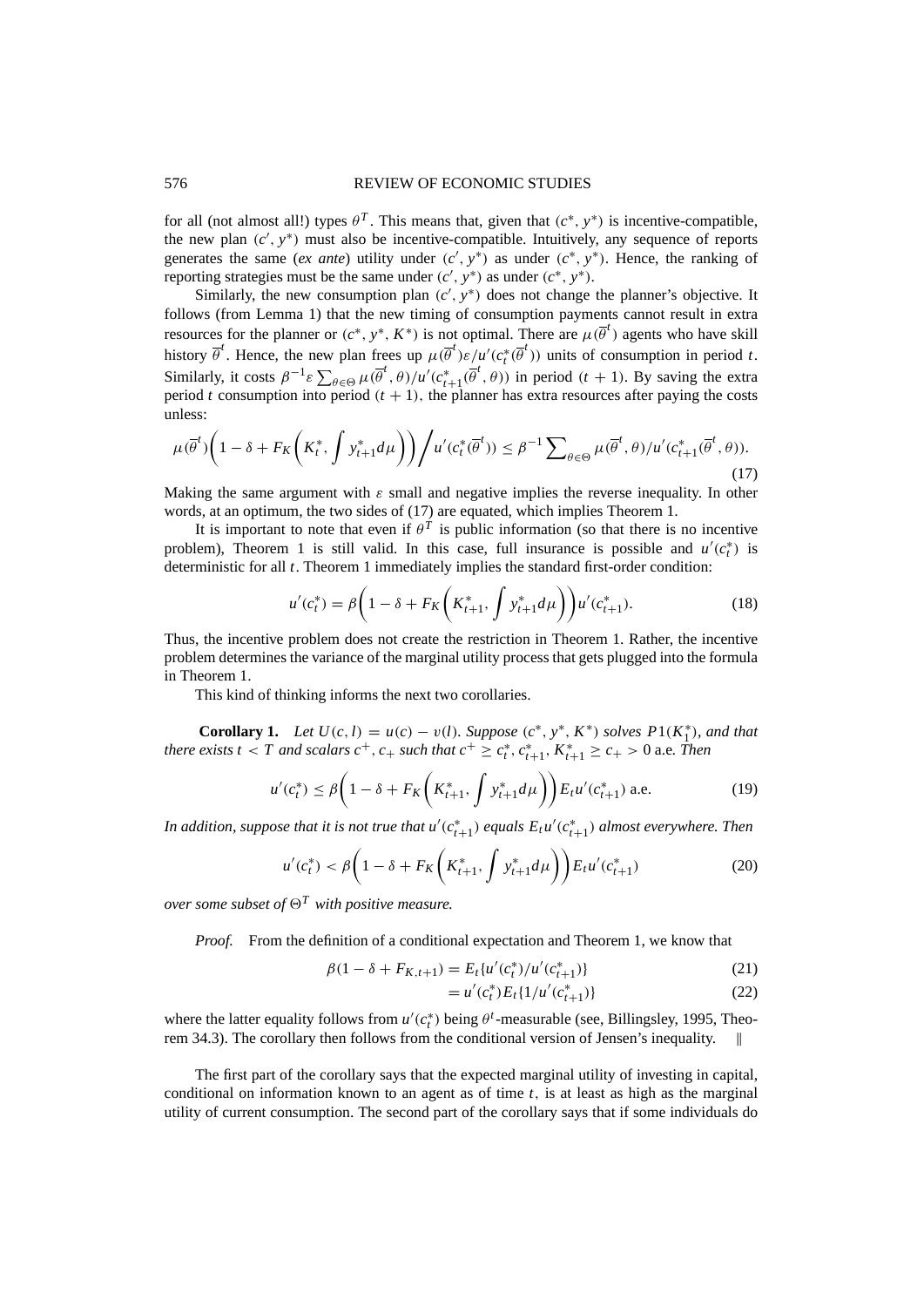not know their  $u'(c_{t+1}^*)$  as of time *t*, then the inequality becomes strict. Note that this lack of predictability is to be expected in general because the planner wants to elicit high labour from high skill types.

Economically, this is the most important result of this section. In a Pareto optimum, an individual's period *t* shadow return from saving is given by

$$
\beta^{-1}u'(c_t^*)/E_t u'(c_{t+1}^*).
$$
\n(23)

The period *t* technological return to capital is given by

$$
\left(1 - \delta + F_K\left(K_{t+1}^*, \int y_{t+1}^* d\mu\right)\right). \tag{24}
$$

Corollary 1 shows that if  $u'(c_{t+1}^*)$  does not equal  $E_t u'(c_{t+1}^*)$  (which means that the private information constraint is binding for the social planner), it is optimal for the technological return to capital to exceed some individual's period  $t$  shadow return.<sup>14</sup> Of course, this is inconsistent with equilibrium if agents can competitively trade capital and consumption without facing taxes. Rather, if the Pareto optimal wedge is to be replicated in the equilibrium, individuals must face taxes. As discussed in the introduction, these taxes can be of several forms: a tax on savings, a growing tax on consumption, or a combination thereof.

We described the intuition behind this result in the introduction. The basic idea is that because *u* is locally concave, when an individual saves more from period *t* to period  $(t + 1)$ , he works less in response to any given period  $(t + 1)$  compensation scheme. This adverse effect of savings on incentives implies that it is optimal for society to deter savings by taxing it.

It is interesting to contrast Corollary 1 with the results concerning optimal linear taxation of capital and labour income in a representative agent economy. Judd (1985) and Chamley (1986) prove for a general specification of *u* that it is optimal in the long run to eliminate the wedge between expected marginal utility of investing in capital and the marginal utility of current consumption. Indeed, when  $u(c) = c^{1-\sigma}/(1-\sigma)$ , Chamley proves an even stronger result: it is optimal for the wedge to be zero for all *t*, not just in the long run. In contrast, we find that for any specification of *u*, as long as  $u'(c_{t+1}^*)$  is not known at time *t*, the wedge in period *t* should be non-zero.

There are special circumstances in which the inequality in Corollary 1 becomes an equality instead. In particular, if agents have fixed skills over time, then the Pareto optimal allocations display no wedge between the marginal utility of consumption and the expected marginal utility of investment.

**Corollary 2.** Suppose that  $\mu(A) > 0$  only if  $\mu(A) = \mu\{\theta^T \in A | \theta_t = \theta_1 \text{ for all } t\}$ . Let  $U(c, l) = u(c) - v(l)$ . Suppose  $(c^*, y^*, K^*)$  solves  $P1(K_1^*)$ , and that there exists  $t < T$  and *scalars*  $c^+$ ,  $c_+$  *such that*  $c^+ \ge c_t^*$ ,  $c_{t+1}^*$ ,  $K_{t+1}^* \ge c_+ > 0$  a.e. *Then* 

$$
\beta u'(c_{t+1}^*(\theta^T)) \bigg(1 - \delta + F_K\bigg(K_{t+1}^*, \int y_{t+1}^* d\mu\bigg)\bigg) \bigg/ u'(c_t^*(\theta^T)) = 1 \text{ a.e. } (25)
$$

This corollary follows from the fact that  $\theta_t$  is perfectly predictable, given  $\theta_1$ . In fact, using a similar approach as in Theorem 1, we can prove (at least when  $\Theta$  is finite) that even if preferences are non-separable between consumption and labour, we obtain a version of Chamley–Judd's classic result for this case of fixed skills.

<sup>14.</sup> Why does the second part of Corollary 1 only hold with positive probability? Imagine a world in which there are two possible realizations in period 1. If skills are high in period 1, they are high in period 2 with probability 1. If they are low in period 1, they are equally likely to be high or low in period 2. In this kind of world, the inequality in Corollary 1 is strictly positive in period 1 when skills are low, but becomes an equality when the skills are high.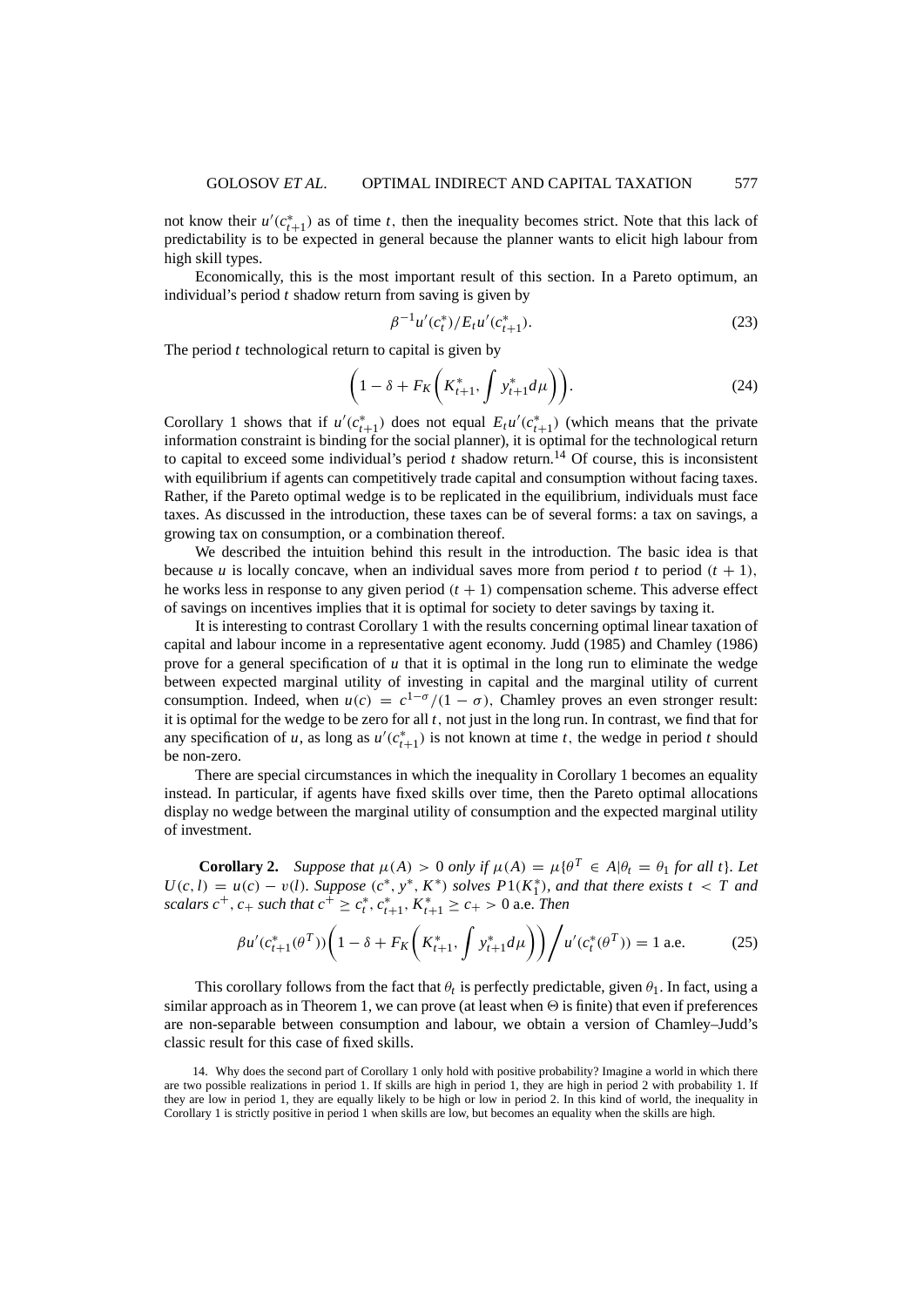**Proposition 1.** *Suppose*  $T = \infty$ ,  $\Theta$  *is finite, and that*  $\mu\{\theta^{\infty}\} > 0$  *iff*  $\theta_t = \theta_1$  *for all t. Suppose that*  $V^*(K_1) < V^*(K_1^*)$  *for all*  $K_1 < K_1^*$ *. Let a strictly positive allocation*  $(c^*, y^*, K^*)$ *solve*  $P1(K_1^*)$ *, and suppose that for all*  $\theta_1$ *, the sequence*  $\{c_t^*(\theta_1), y_t^*(\theta_1), K_t^*\}_{t=1}^\infty$  *converges to a positive limit*  $(c_{ss}(\theta_1), y_{ss}(\theta_1), K_{ss})$ *. Then* 

$$
\beta^{-1} = 1 + F_K\left(K_{ss}, \int y_{ss} d\mu\right) - \delta. \tag{26}
$$

*Proof.* In Appendix.  $\parallel$ 

#### 4. SUBOPTIMAL INTRATEMPORAL WEDGES

In this section, we prove the uniform commodity taxation theorem. We return to the general set-up described in the first section (with multiple commodities and a general production structure), except that we assume that utility is weakly separable:

$$
U(c, l) = U^*(u(c), l), \qquad u: R_+^J \to R_+.
$$
 (27)

We also assume that *u* is strictly increasing and is continuously differentiable over the positive orthant of  $R^J$ . The notation  $u_j$  and  $G_j$  represents the partial derivatives of those functions with respect to their *j*-th arguments.

**Theorem 2.** Suppose  $V^*(K_1) < V^*(K_1^*)$  for all  $K_1 < K_1^*$ . Let  $(c^*, y^*, K^*)$  solve  $P1(K_1^*)$  and suppose that there exists some t and scalars  $c^+$ ,  $c_+$  such that  $c^+ > c^*_{jt}(\theta^T) >$  $c_+ > 0$  for all j and for almost all  $\theta^T$ . Then, if  $J > 1$ ,

$$
u_j(c_t^*(\theta^T))/u_k(c_t^*(\theta^T))
$$
  
=  $G_j \left( \int c_t^* d\mu, K_{t+1}^*, K_t^*, \int y_t^* d\mu \right) / G_k \left( \int c_t^* d\mu, K_{t+1}^*, K_t^*, \int y_t^* d\mu \right)$  (28)

*for all*  $j$ *,*  $k$  *and almost all*  $\theta^T$ .

```
Proof. In Appendix. \parallel
```
Theorem 2 states that in a Pareto optimum, the marginal rate of substitution between two consumption goods is equalized to the marginal rate of transformation between those two goods. It is a direct extension of Atkinson and Stiglitz (1976), who also assume weakly separable preferences but restrict attention to static settings. The key to the proof is that the consumption goods enter both sides of the incentive constraints only through the sub-utility  $u(c)$ . Hence, it is optimal for the planner to deliver this sub-utility from consumption in a way that minimizes the resource cost of doing so.<sup>15</sup>

Theorem 2 establishes a result about marginal rates of substitution and transformation. It implies that, within a given period, it is suboptimal for agents to face taxes or subsidies that differ across consumption goods. What is the optimal intertemporal behaviour of this common tax rate? There is no sharp answer to this question. Suppose  $U^*$  is additively separable between consumption and labour. Then, it is possible to prove multi-good versions of Theorem 1 and Corollary 1 which imply that it is optimal for an individual's marginal benefit of saving to exceed his marginal cost of doing so. As emphasized earlier, this wedge is consistent with a

15. The theorem relies on the assumption that the planner's objective  $V^*$  is strictly increasing in initial resources. Lemma 1 guarantees that this assumption is satisfied at least when *U* is additively separable in its two arguments.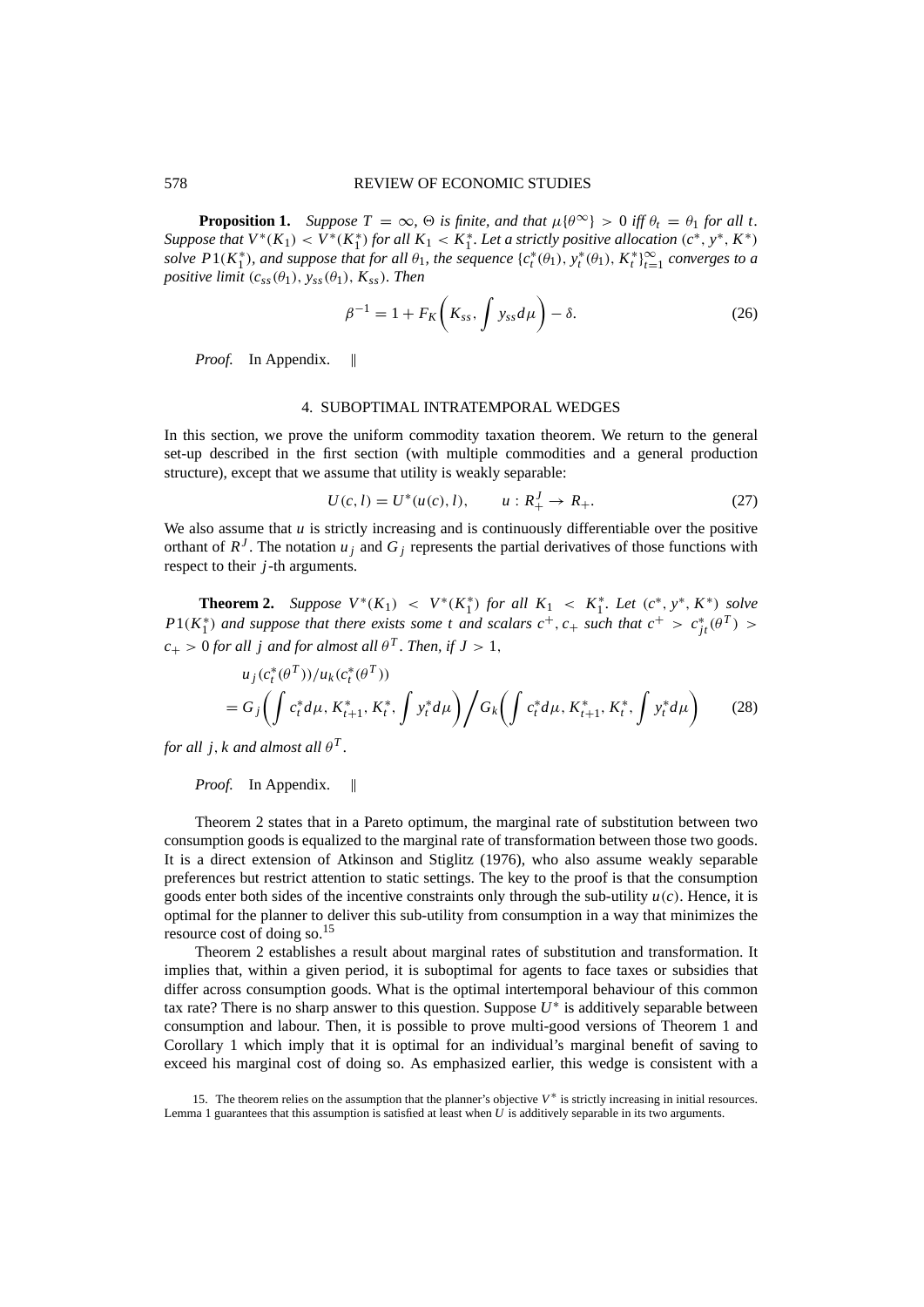tax on savings, a growing tax on consumption goods, or a combination thereof. All we know for sure is that because of Theorem 2, if there is to be a tax/subsidy on consumption goods in any period, that tax/subsidy must be the same across all goods.

#### 5. RELATED LITERATURE

Our results are valid regardless of the nature of the dynamic evolution of the private information in our model. In this section, we argue that our generality in this regard is due to one key attribute of our framework: any agent's marginal rate of substitution between consumption goods is unaffected by his type, and is therefore public information.

Consider first the Atkinson–Stiglitz theorem on the suboptimality of intratemporal wedges. It is well known that it is possible to perturb our basic model in order to generate optimal intratemporal wedges. For example, Mirrlees (1976) and Cremer, Pestieau and Rochet (2001) show that if agents have different endowments or different tastes, and those attributes are also private information, then the Atkinson–Stiglitz theorem is no longer valid. Alternatively, if preferences are not weakly separable between consumption goods and leisure, then intratemporal wedges may be optimal.

What undoes the Atkinson–Stiglitz result in these cases? With hidden endowments or hidden tastes, an agent's willingness to substitute between any two consumption goods is known only to him. Similarly, without the weak separability assumption, an agent's willingness to substitute depends on his (unobservable) time spent working and is again private information. This type of private information implies that an optimal tax system must screen people based on their willingness to substitute between consumption goods.

In contrast, in our set-up an agent's intratemporal marginal rate of substitution between any two consumption goods is publicly known. Hence, the planner has no efficiency reason to separate people using this attribute, and the Atkinson–Stiglitz result is still valid.<sup>16</sup>

This same issue arises with regard to our intertemporal results. There are now many papers on efficient dynamic insurance in the presence of hidden idiosyncratic shocks to endowments or marginal utilities of consumption (see, among others, Townsend (1982), Green (1987), Thomas and Worrall (1990), Atkeson and Lucas (1992), Khan and Ravikumar (2001)). A key result that runs through this dynamic insurance literature is that in Pareto optimal allocations, the typical agent's shadow interest rate is no larger than the societal shadow interest rate. This result is similar to our Corollary 1.

But, unlike our Corollary 1, the result from this literature with hidden endowments or hidden tastes depends crucially on the nature of the shock process. To see this point, consider a twoperiod economy with a continuum of agents who have a utility function

# $u(c_1) + u(c_2)$

over sequences of consumption. The typical agent's endowment is  $((1+\theta), (1+\theta)^2)$ , where  $\theta$  is random with positive support; the endowments are private information. The society can borrow and lend from an outside lender at a net rate of return *r*. In this type of dynamic insurance model, with endowments that are not stochastically independent, in an optimal allocation agents' shadow interest rates are *higher* than *r*. This wedge is consistent with subsidies for saving, not taxes on saving.

What generates this lack of robustness? In models with hidden endowments or hidden tastes, this intertemporal marginal rate of substitution is private information. It is not surprising that the distortions in the latter kind of model hinge crucially on the dynamic nature of the private

16. See Laffont and Tirole (1994, p. 194) for a similar discussion of the limitations of the Atkinson–Stiglitz theorem.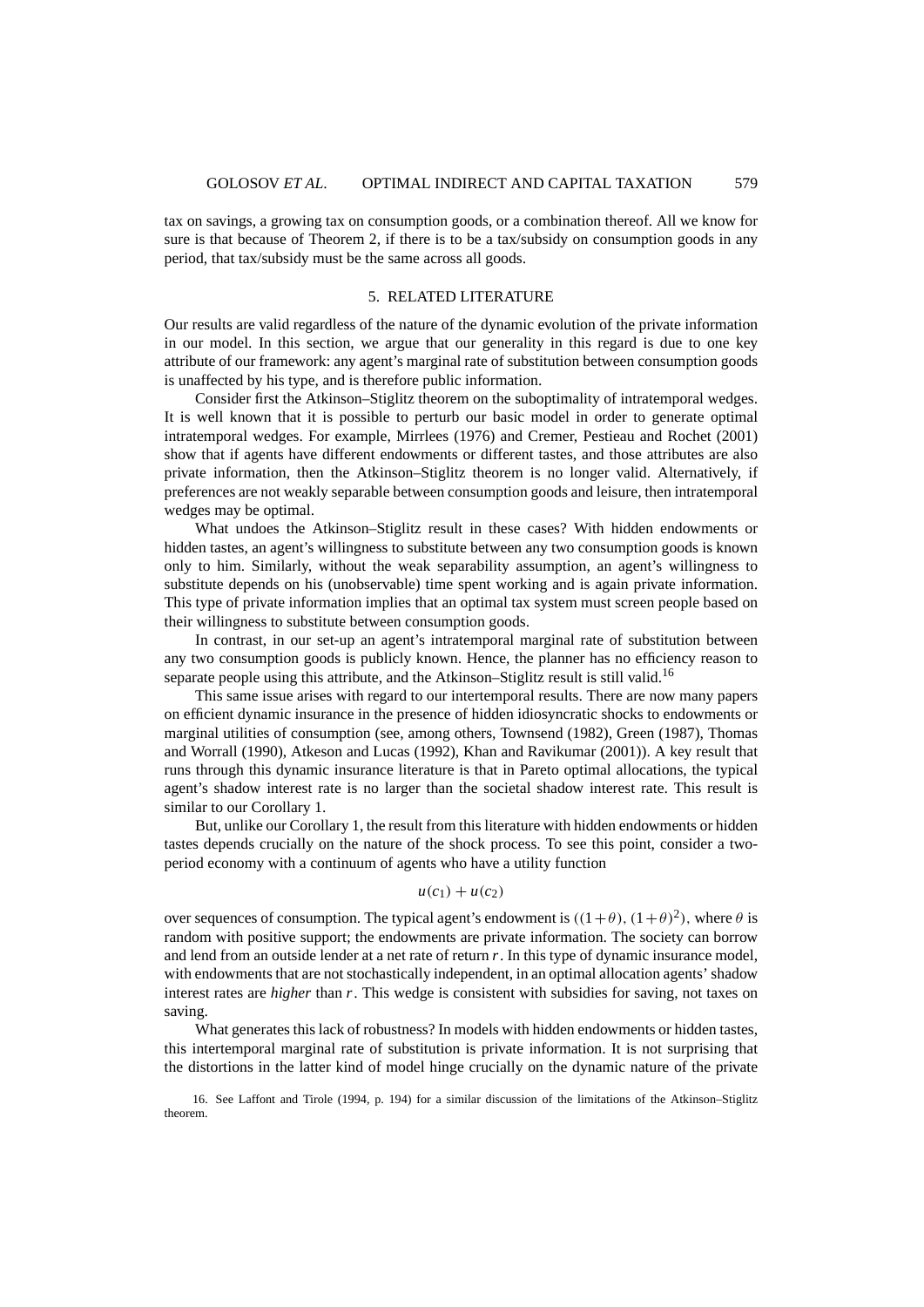information. In our model, instead, the intertemporal marginal rate of substitution for any agent is publicly known.

There are many other papers which also assume that agents' intertemporal marginal rates of substitution are public information. For example, Diamond and Mirrlees (1978, 1986) consider a special case of our general set-up. In their model, agents are long-lived and can be disabled or not. Disabled agents are unproductive; able agents have known productivities. Once disabled, the agent stays disabled; the probability of an able agent becoming disabled is exogenous. The informational problem is that the disability status of the agent is known only to the agent. Diamond and Mirrlees prove that in the social optimum, the shadow societal interest rate is higher than the private shadow interest rate. They argue explicitly that this result implies that capital income taxation is socially optimal. As we stress in the introduction, our contribution over their work is that we generalize their positive capital income taxation result to a much larger class of individual skills processes.

There are several papers on the properties of efficient allocations in the presence of repeated moral hazard (see, among others, Rogerson (1985*a*), Phelan and Townsend (1991), Phelan (1994), Atkeson and Lucas (1995)). Again, in these settings the optimal allocations have the property that agents' shadow interest rates are lower than the societal shadow interest rate. The intuition behind this result is essentially the same as that behind Corollary 1. However, in this literature, the idiosyncratic output shocks are restricted to be independently and identically distributed over time; we instead allow for a much wider range of skills processes.

We were originally motivated to write this paper by the work of da Costa and Werning (2001). They examine optimal monetary policy in two models (a cash-credit good framework and a shopping-time set-up) in which agents are privately informed about their fixed skills. In the cash-credit good framework, da Costa and Werning prove that if preferences are weakly separable between consumption and leisure, then the Friedman rule (zero nominal interest rates) is socially optimal. This is essentially an implication of the uniform commodity taxation theorem, and so we conjecture that this result could be established in our more general set-up. They also consider how deviations from weak separability of preferences affect optimal monetary policy.

In a paper written at the same time as ours, but independently, Werning (2001) analyses the properties of optimal capital income taxes in a model economy with unobservable and heterogeneous fixed skills. Like us (Corollary 2), he finds that it is optimal for capital income taxes to be zero in this setting.

# 6. CONCLUSION

In this paper, we consider the problem of optimal taxation when individual skills are unobservable and evolve stochastically over time. We show that when utility is weakly separable between consumption and leisure, it is optimal to equate the marginal rate of substitution between consumption goods for any agent to the marginal rate of transformation between those goods.

We consider the intertemporal structure of optimal taxation when there is only a single consumption good and utility is additively separable between consumption and leisure. In this case, if the optimal allocation requires future consumption to be random given current information, then individuals face distorted consumption paths. These distortions are consistent with the presence of positive capital income taxes (or, equivalently, with growing consumption taxes).

Given additive separability of preferences between consumption and labour, the uniform commodity taxation theorem is generally valid, but the zero capital income taxation theorem is generally not. The reason for this distinction is that over time, individuals are acquiring information about their types. It is this idiosyncratic uncertainty that generates positive capital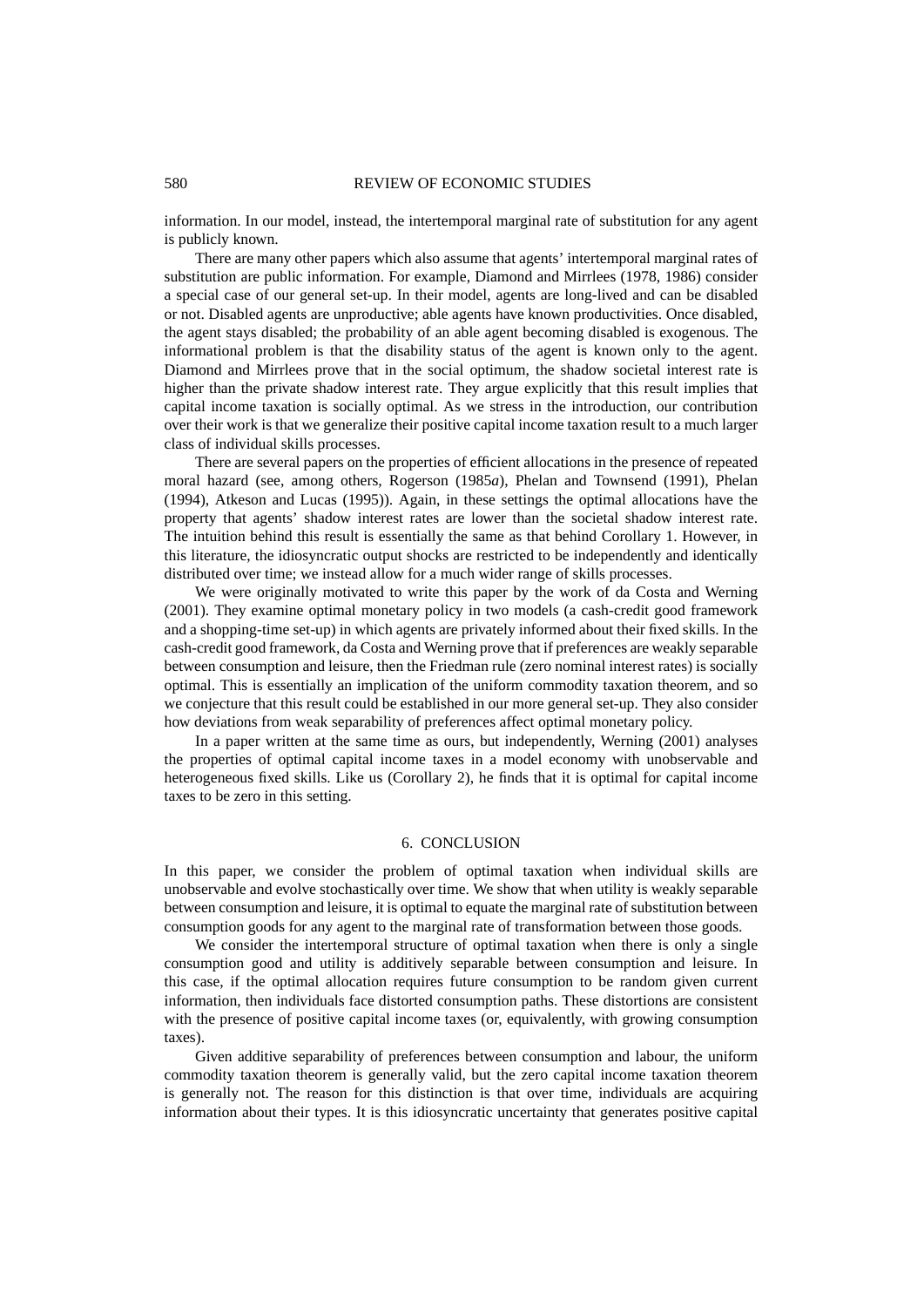income taxes. In particular, if individuals knew their entire sequence of skills in period 1, then we could use exactly the same reasoning as in Theorem 2 (or Corollary 2) to conclude that Pareto optimal allocations are consistent with zero capital income taxation.

We are able to prove the theorems in a highly general setting. Individual skills are independent over a continuum of individuals but follow arbitrary stochastic processes over time. There is one crucial assumption that makes our analysis work: a given agent's (intertemporal or intratemporal) marginal rate of substitution between consumption goods is public information. As we emphasized in Section 5, this assumption is not true if agents have hidden endowments of consumption, have random and unobservable tastes over consumption goods, or if our various separability assumptions are violated.

However, the good news is that we can allow any additional private information as long as individuals' willingness to substitute consumption over time is common knowledge. This means, for example, that we could allow labour and skills to be multidimensional, so that agents can work at different tasks that may be imperfectly substitutable in producing consumption goods. More interestingly, we could allow agents to secretly accumulate human capital, and thereby endogenize skills. Our results would go through in this kind of environment as long as time is the only input into human capital formation.

#### APPENDIX

In this Appendix, we collect the proofs of the main results.

#### A.1. *Proof of Lemma* 1

Suppose  $V^*(K_1) = V^*(K_1^*)$  for some  $K_1 < K_1^*$ . Let  $(c^*, y^*, K^*)$  solve  $P1(K_1)$ . It lies in the constraint set of  $P1(K_1^*)$ , and so also solves  $P1(K_1^*)$ . Without loss of generality, assume that  $c_1^*$  satisfies the uniform boundedness conditions. Define  $c'_{11}(\theta^T, \varepsilon)$  to be the solution to the equation

$$
u(c'_{11}(\theta^T, \varepsilon), (c^*_{1j}(\theta^T))_{j \neq 1}) - u(c^*_{1}(\theta^T)) = \varepsilon \quad \text{for all } \theta^T
$$
 (A.1)

for  $\varepsilon$  non-negative. Here,  $c'_{11}(\theta^T, \varepsilon)$  is the amount of consumption good 1 that gives a type  $\theta^T \varepsilon$  more utiles than  $c_1^*$ . Clearly,  $c'_{11}$  is  $\theta^1$ -measurable with respect to  $\theta^T$ , and is continuous with respect to  $\varepsilon$ .

From the mean value theorem, for  $\varepsilon$  small, we know that

$$
|c'_{11}(\theta^T, \varepsilon) - c_{11}^*(\theta^T)| = \varepsilon / u_1(c'_{11}(\theta^T, \varepsilon'), (c_{1j}^*(\theta^T))_{j \neq 1}), \qquad 0 < \varepsilon' < \varepsilon \tag{A.2}
$$

where  $u_1$  is the partial of *u* with respect to its first argument. From the regularity conditions on  $c^*$ , we know that there exists  $M > 0$  such that

$$
|c'_{11}(\theta^T, \varepsilon) - c^*_{11}(\theta^T)| < M\varepsilon \qquad \text{for } \varepsilon \text{ small.} \tag{A.3}
$$

Hence, for  $\varepsilon$  small,  $c'_{11}(\theta^T, \varepsilon)$  is integrable as a function of  $\theta^T$ . Moreover, adding  $\varepsilon$  to initial consumption is feasible for initial capital  $K_1^*$ , as long as  $\varepsilon$  is sufficiently small. That is, for sufficiently small  $\varepsilon$ ,

$$
G\bigg(\int c_1'(\theta^T,\varepsilon)d\mu, K_2^*, K_1^*, \int y^*d\mu\bigg) < 0\tag{A.4}
$$

where  $c'_1(\theta^T, \varepsilon) \equiv (c'_{11}(\theta^T, \varepsilon), (c^*_{1j}(\theta^T))_{j \neq 1})$ . Thus,  $(c', y^*, K^*)$  is feasible, given initial capital  $K_1^*$ . For all  $\theta^T$ ,

$$
u(c'_1(\theta^T, \varepsilon)) - v(y_1^*(\theta^T)/\theta_1) \tag{A.5}
$$

$$
=u(c_1^*(\theta^T)) + \varepsilon - v(y_1^*(\theta^T)/\theta_1)
$$
\n(A.6)

$$
\geq u(c_1^*(\theta^{T'})) + \varepsilon - v(y_1^*(\theta^{T'})/\theta_1) \tag{A.7}
$$

$$
= u(c'_{1}(\theta^{T'} , \varepsilon)) - v(y_{1}^{*}(\theta^{T'})/\theta_{1})
$$
\n(A.8)

which proves that  $(c', y^*)$  is incentive-compatible (the inequality is implied by the incentive-compatibility of  $(c^*, y^*)$ ). It follows that  $(c^*, y^*)$  cannot be a solution to  $P1(K_1^*)$ .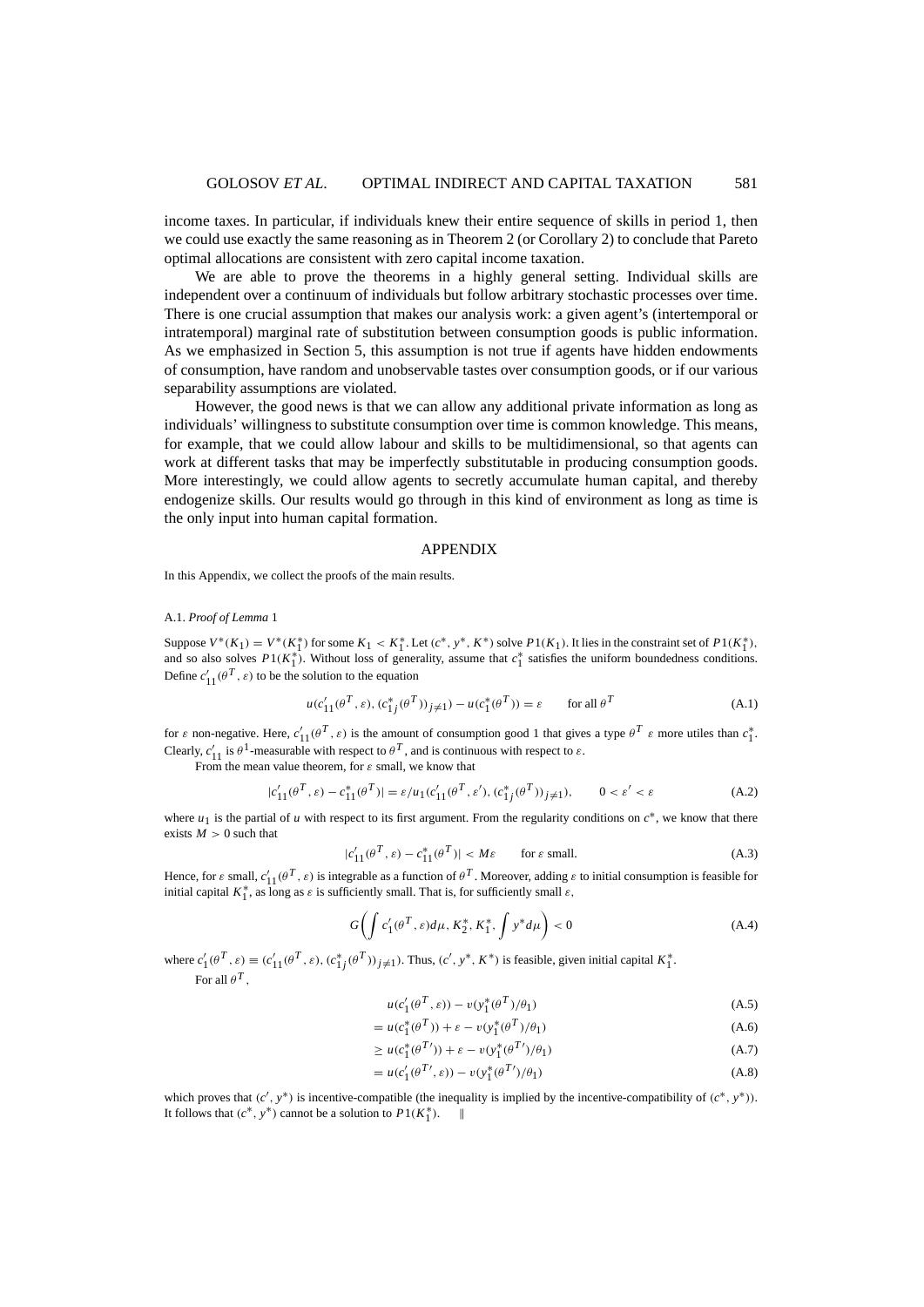A.2. *A technical lemma*

We use the following notation:

$$
\Omega_t = \{ A \subseteq \Theta^T | A = B \times \Theta^{T-t}, B \text{ Borel and } B \subseteq \Theta^t \} \tag{A.9}
$$

$$
L_t^{\infty} = \{x \ \theta^l\text{-measurable } |\exists A \in \Omega_t, \ \sup_{\theta^T \in A} |x(\theta^T)| < \infty, \text{ and } \mu(A) = 1\}. \tag{A.10}
$$

Let  $|| \cdot ||$  denote the usual ess-sup norm on  $L_t^{\infty}$ .

The proofs of Theorems 1 and 2 use two technical results. The first is Theorem 1 of Luenberger (1969, p. 243). This theorem assumes that in an optimization problem with equality constraints, the objective and constraints are continuously Frechet differentiable in the neighbourhood of a local optimum. It then proves that this local optimum must satisfy analogues of the usual Lagrangian first-order conditions.

The second key result is the following lemma. It establishes that as long as  $c_t^*$  is bounded from above and below, the constraints in the minimization problems in the proofs of Theorems 1 and 2 are defined by a function that is continuously Frechet differentiable in a neighbourhood of  $c_t^*$ .

**Lemma A1.** Let  $u: R_+ \to R$  be  $C^1$  and let  $c_t^*$  be an element of  $L_t^\infty$ . Suppose there exists scalars  $c^+$  and  $c_+$ such that  $c^+ \geq c_t^* \geq c_+ > 0$ . Define  $U: L_t^{\infty} \to L_t^{\infty}$  by

$$
U(c_t)(\theta^T) = u(c_t(\theta^T)).
$$
\n(A.11)

*Then U is continuously Frechet differentiable in a neighbourhood of*  $c_t^*$ *.* 

*Proof.* Note that *u*<sup>'</sup> is uniformly continuous over the interval  $[c+/2, 3c^+/2]$ . Let  ${\lbrace \Delta_{nt} \rbrace}_{n=1}^{\infty}$  be an arbitrary sequence in  $L_t^{\infty}$  such that  $\lim_{n\to\infty}$   $||\Delta_{nt}|| = 0$ . Then

$$
\lim_{n \to \infty} ||u(c_t^* + \Delta_{nt}) - u(c_t^*) - u'(c_t^*) \Delta_{nt}||/||\Delta_{nt}|| \tag{A.12}
$$

$$
= \lim_{n \to \infty} ||u'(c_t^* + \Delta'_{nt})\Delta_{nt} - u'(c_t^*)\Delta_{nt}||/||\Delta_{nt}||, 0 \le \Delta'_{nt} \le \Delta_{nt}
$$
\n(A.13)

$$
\leq \lim_{n \to \infty} ||u'(c_t^* + \Delta'_{nt}) - u'(c_t^*)||(||\Delta_{nt}||/||\Delta_{nt}||) \tag{A.14}
$$

$$
= \lim_{n \to \infty} ||u'(c_t^* + \Delta'_{nt}) - u'(c_t^*)|| \tag{A.15}
$$

$$
=0.\t(A.16)
$$

The first step follows from the mean value theorem and the last step from the uniform continuity of  $u'$  over  $[c+/2, 3c^+/2]$ . It follows that in a neighbourhood of  $c_t^*$ , the Frechet derivative of *U* is well defined and given by  $U'(c_t)(\Delta) =$  $u'(c_t)\Delta$  for all  $\Delta$  in  $L_t^{\infty}$ . The norm of this linear operator is given by  $||u'(c_t)||$ . Let  $||c_t - c_t^*|| < c_t/2$  and let  $\{\Delta_{nt}\}_{n=1}^{\infty}$ be a sequence in  $L_t^{\infty}$  such that  $\lim_{n\to\infty}$   $||\Delta_{nt}|| = 0$ . Then

$$
\lim_{n \to \infty} ||u'(c_t + \Delta_{nt}) - u'(c_t)|| = 0
$$
\n(A.17)

because *u'* is uniformly continuous over  $[c+/2, c^+/2 + c+/2]$ . So *U* is continuously Frechet differentiable in a neighbourhood of  $c_t^*$ .  $\parallel$ 

We use this technical lemma for the proofs of Theorems 1 and 2.

#### A.3. *Proof of Theorem* 1

The proof has two distinct parts.

#### *Part* 1*: Constructing a minimization problem*

In the first part of the proof, we construct a particular class of two-period deviations from the candidate optimum. The class of possible deviations satisfies two requirements. First, the deviations are required to deliver the same utility to all types as does the candidate optimum. Second, the deviations are required to satisfy resource-feasibility in all periods.

Obviously, the first requirement means that all of these deviations provide the same objective value to the planner. In addition, the first requirement implies that all of the deviations are incentive-compatible. Hence, we now have a necessary condition for the candidate optimum: it must use fewer initial resources than any of these possible deviations.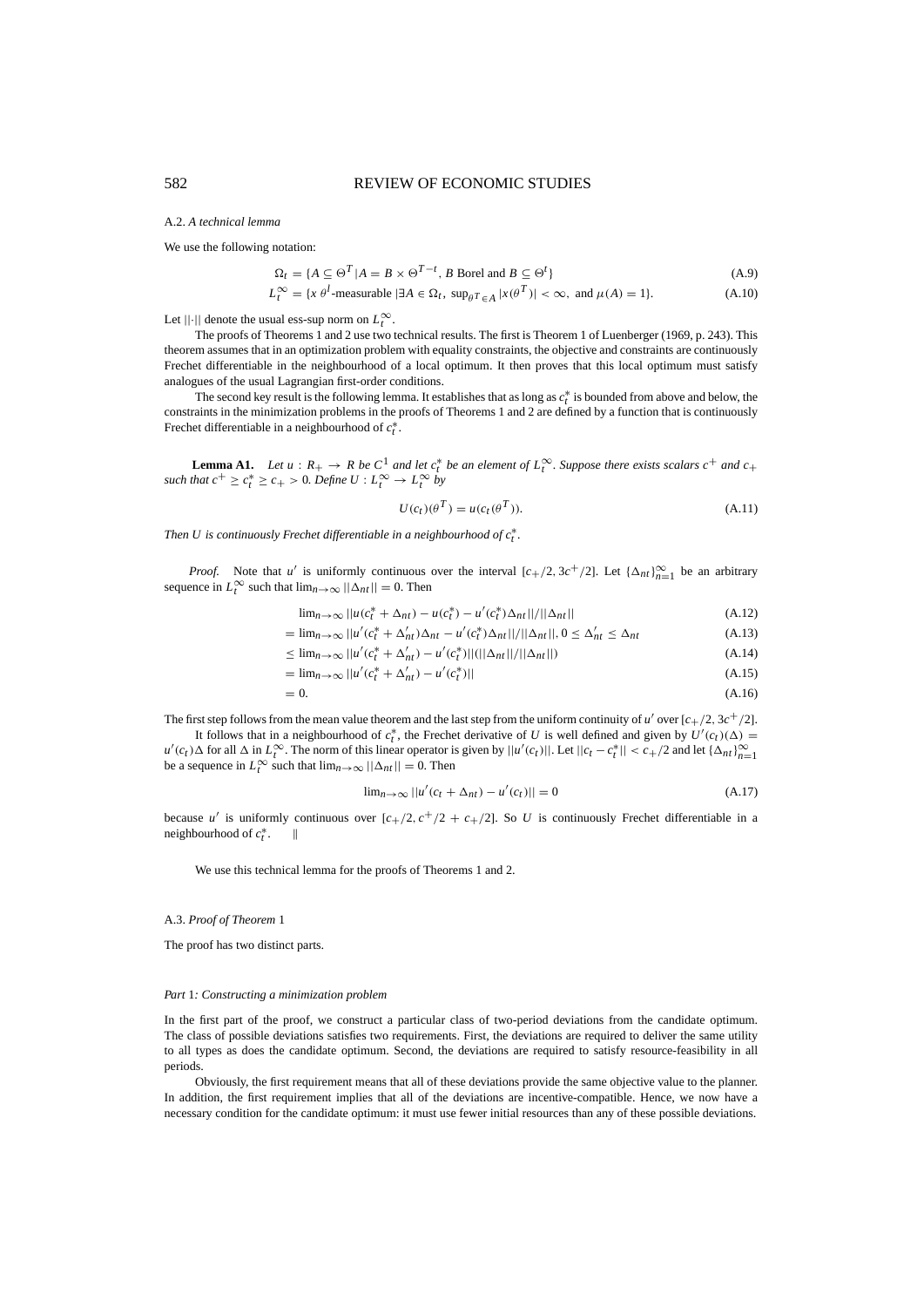More precisely, consider the following minimization problem *M I N*1:

$$
\min_{\eta_l, \varepsilon_{l+1}, \zeta_l} \left[ \zeta_l + \int \eta_l d\mu \right] \text{s.t.}
$$
\n
$$
\int \varepsilon_{l+1} d\mu = F\left( K_{l+1}^* + \zeta_l, \int y_{l+1}^* d\mu \right) - F\left( K_{l+1}^*, \int y_{l+1}^* d\mu \right) + (1 - \delta)\zeta_l
$$
\n
$$
u(c_l^* + \eta_l) + \beta u(c_{l+1}^* + \varepsilon_{l+1}) = u(c_l^*) + \beta u(c_{l+1}^*) \text{ a.e.}
$$
\n
$$
c_l^* + \eta_l \ge 0, c_{l+1}^* + \varepsilon_{l+1} \ge 0, K_{l+1}^* + \zeta_l \ge 0 \text{ a.e.}
$$
\n
$$
\eta_l \in L_l^{\infty}, \varepsilon_{l+1} \in L_{l+1}^{\infty}, \zeta_l \in R. \tag{A.18}
$$

The objective of this problem is to minimize the resources used in period *t*. The first constraint requires that feasibility be satisfied in period (*t* + 1). The second constraint requires that utility to almost all types be kept the same under the deviation plan as under the candidate optimum.

We claim that *MIN*1 is solved by setting  $(\eta_t, \varepsilon_{t+1}, \zeta_t) = 0$ . Suppose not, and that there exists some element  $(\eta_t, \varepsilon_{t+1}, \zeta_t)$  of the constraint set which generates a negative value for the objective. There exists a subset *B* of  $\Theta^T$  such that  $\mu(B) = 1$  and

$$
u(c_t^*(\theta^T) + \eta_t(\theta^T)) + \beta u(c_{t+1}^*(\theta^T) + \varepsilon_{t+1}(\theta^T)) = u(c_t^*(\theta^T)) + \beta u(c_{t+1}^*(\theta^T)) \qquad \text{for all } \theta^T \text{ in } B. \tag{A.19}
$$

Define  $(c', K')$  so that  $c' = c^*$  and  $K' = K^*$  except that

$$
c'_{t}(\theta^{T}) = c_{t}^{*}(\theta^{T}) + \eta_{t}(\theta^{T}) \quad \text{for all } \theta^{T} \text{ in } B
$$
  
\n
$$
c'_{t+1}(\theta^{T}) = c_{t+1}^{*}(\theta^{T}) + \varepsilon_{t+1}(\theta^{T}) \quad \text{for all } \theta^{T} \text{ in } B
$$
  
\n
$$
K'_{t+1} = K_{t+1}^{*} + \zeta_{t}.
$$
\n(A.20)

We claim that  $(c', y^*, K')$  is incentive-feasible, delivers the same value of the planner's objective as  $(c^*, y^*, K^*)$ and uses fewer resources. The allocation  $(c', y^*, K')$  is obviously feasible because

$$
\int c'_t d\mu + K'_{t+1} = \int c_t^* d\mu + K_{t+1}^* + \zeta_t + \int \eta_t d\mu \tag{A.21}
$$

$$
< \int c_t^* d\mu + K_{t+1}^*.
$$
\n(A.22)

We next want to show that the allocation  $(c', y^*, K')$  is incentive-compatible. By construction

$$
u(c_t'(\theta^T)) + \beta u(c_{t+1}'(\theta^T))
$$
\n(A.23)

$$
= u(c_t^*(\theta^T)) + \beta u(c_{t+1}^*(\theta^T)) \qquad \text{for all } \theta^T
$$
 (A.24)

(not just  $\theta^T$  in *B*). Then, we know that for any  $\sigma$  in  $\Sigma$  and for all  $\theta^T$ :

$$
\sum_{s=1}^{T} \beta^{s-1} u(c_s'(\sigma(\theta^T)))
$$
\n
$$
= \sum_{s=1}^{t-1} \beta^{s-1} u(c_s^*(\sigma(\theta^T))) + \beta^{t-1} [u(c_t'(\sigma(\theta^T))) + \beta u(c_{t+1}'(\sigma(\theta^T)))] + \sum_{s=t+2}^{T} \beta^{s-1} u(c_s^*(\sigma(\theta^T)))
$$
\n
$$
= \sum_{s=1}^{t-1} \beta^{s-1} u(c_s^*(\sigma(\theta^T))) + \beta^{t-1} [u(c_t^*(\sigma(\theta^T))) + \beta u(c_{t+1}^*(\sigma(\theta^T)))] + \sum_{s=t+2}^{T} \beta^{s-1} u(c_s^*(\sigma(\theta^T)))
$$
\n
$$
= \sum_{s=1}^{T} \beta^{s-1} u(c_s^*(\sigma(\theta^T))).
$$
\n(A.25)

This means that for any  $\sigma$ , agents get the same utility from *c'* as from  $c^*$ . It follows that  $(c', y^*)$  is incentive-compatible:

$$
\int \sum_{t=1}^{T} \beta^{t-1} [u(c'_t) - v(y_t^* / \theta_t)] d\mu \tag{A.26}
$$

$$
= \int \sum_{t=1}^{T} \beta^{t-1} [u(c_t^*) - v(y_t^*/\theta_t)] d\mu \tag{A.27}
$$

$$
\geq \int \sum_{t=1}^{T} \beta^{t-1} [u(c_t^*(\sigma)) - v(y_t^*(\sigma)/\theta_t)] d\mu \qquad \text{for any } \sigma \tag{A.28}
$$

$$
= \int \sum_{t=1}^{T} \beta^{t-1} [u(c'_t(\sigma)) - v(y^*_t(\sigma)/\theta_t)] d\mu.
$$
 (A.29)

The inequality comes from the fact that  $(c^*, y^*)$  is incentive-compatible.

Hence,  $(c', y^*, K')$  uses fewer resources, is incentive-compatible, and delivers the same value of the objective to the planner. This violates Lemma 1. We can therefore characterize (*c* ∗ , *K* ∗ ) using the first-order conditions of *M I N*1.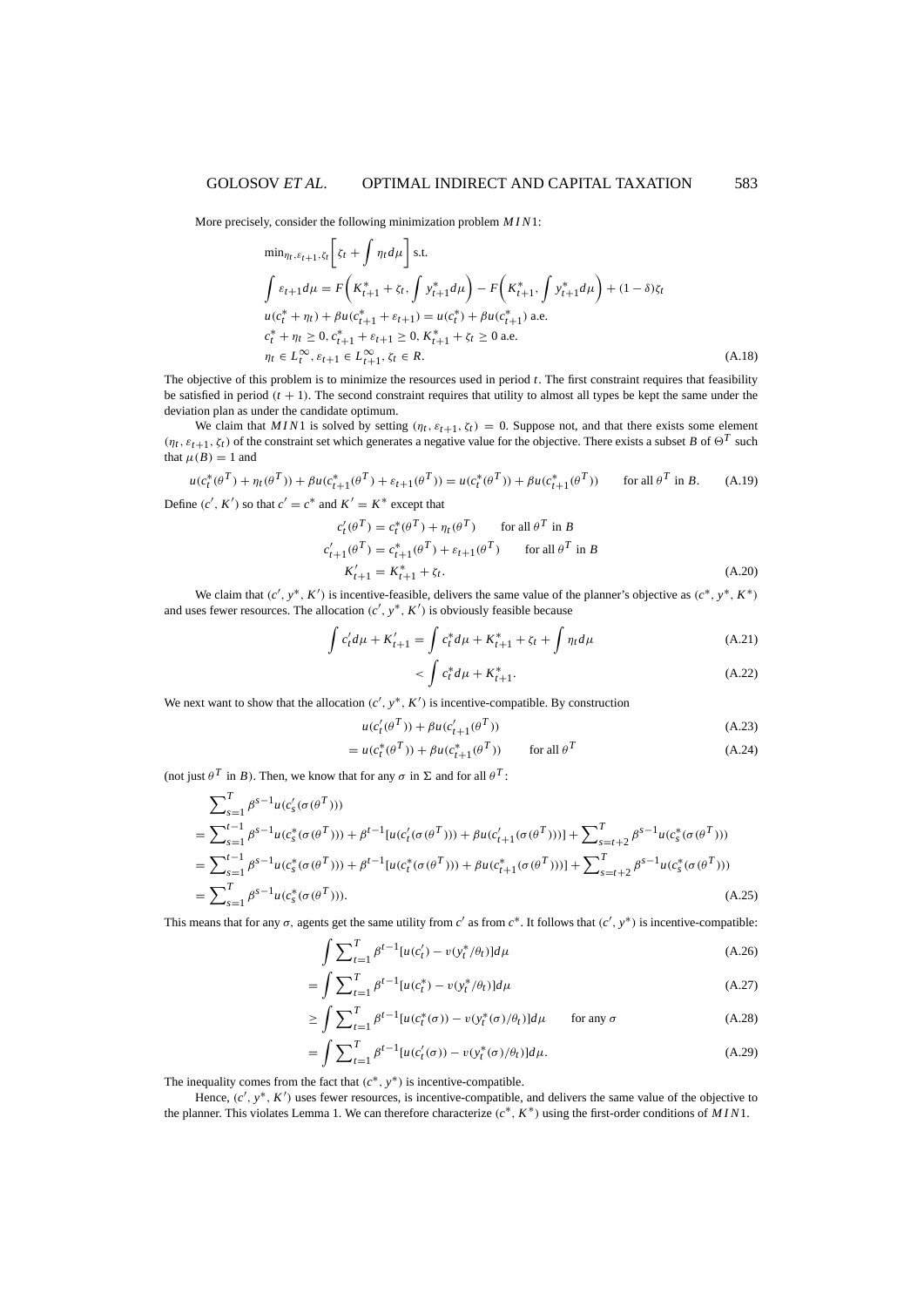#### *Part* 2*: Deriving the first-order conditions*

The second part of the proof is purely technical: in it, we verify that the theorem's implication is in fact a first-order condition for *M I N*1.

Suppose we enlarge the constraint set by dropping the non-negativity constraints. The non-negative orthant of  $L_t^{\infty}$ has a non-empty interior. Hence, 0 must also be a local minimum of the enlarged minimization problem without the non-negativity constraints.

Note that the Frechet derivative  $U'(c_t^*)$  maps  $L_t^{\infty}$  on to  $L_t^{\infty}$ . Hence,  $(0, 0, 0)$  is a regular point of the constraint set. From Lemma A1 and Luenberger (1969, Theorem 1, p. 243) we can conclude that there exists  $z_{t+1}^* \in L_{t+1}^{\infty*}$  (the dual of  $L_{t+1}^{\infty}$ ) and  $\lambda_t^* \in R$  such that 0 is a stationary point of the following Lagrangi

$$
L(\zeta_t, \eta_t, \varepsilon_{t+1}) = \zeta_t + \int \eta_t d\mu + \lambda_t^* \left[ \int \varepsilon_{t+1} d\mu - (1 - \delta)\zeta_t - F(K_{t+1}^* + \zeta_t, Y_{t+1}^*) \right] - \langle z_{t+1}^*, u(c_t^* + \eta_t) + \beta u(c_{t+1}^* + \varepsilon_{t+1}) \rangle.
$$
 (A.30)

(Here, as is standard, we use the notation  $\langle z, u \rangle$  to denote the result of applying a linear operator *z* to the random variable *u*.) In other words

$$
1 - \lambda_t^*(1 - \delta) - F_K(K_{t+1}^*, Y_{t+1}^*)\lambda_t^* = 0
$$
\n(A.31)

$$
\int \eta_t d\mu - \langle z_{t+1}^*, u'(c_t^*) \eta_t \rangle = 0 \qquad \text{for all } \eta_t \text{ in } L_t^{\infty}
$$
\n(A.32)

$$
\lambda_t^* \int \varepsilon_{t+1} d\mu - \langle z_{t+1}^*, \beta u'(c_{t+1}^*) \varepsilon_{t+1} \rangle = 0 \qquad \text{for all } \varepsilon_{t+1} \text{ in } L_{t+1}^{\infty}.
$$
 (A.33)

It follows that

$$
\int \eta'_t / u'(c_t^*) d\mu = \langle z_{t+1}^*, \eta'_t \rangle \qquad \text{for all } \eta'_t \text{ in } L_t^{\infty}
$$
 (A.34)

$$
\beta^{-1} \lambda_t^* \int \epsilon_{t+1}^{\prime} / u^{\prime} (c_{t+1}^*) d\mu = \langle z_{t+1}^*, \epsilon_{t+1}^{\prime} \rangle \qquad \text{for all } \epsilon_{t+1}^{\prime} \text{ in } L_{t+1}^{\infty}
$$
 (A.35)

$$
\lambda_t^* = [1 - \delta + F_K(K_{t+1}^*, Y_{t+1}^*)]^{-1}
$$
\n(A.36)

and so

$$
\beta^{-1}[1-\delta + F_K(K_{t+1}^*, Y_{t+1}^*)]^{-1} \int \eta'_t / u'(c_{t+1}^*) d\mu = \int \eta'_t / u'(c_t^*) d\mu \qquad \text{for all } \eta'_t \text{ in } L_t^{\infty}.
$$
 (A.37)

Let  $\eta'_t = 1_A u'(c_t^*)$ , where *A* is an arbitrary element of  $\Omega_t$ . Theorem 1 follows.  $\parallel$ 

#### A.4. *Proof of Proposition* 1

We claim that  $(c^*, K^*)$  solves the following minimization problem:

$$
\min_{c,K} K_1
$$
\n
$$
\text{s.t.} \int c_t d\mu + K_{t+1} = K_t (1 - \delta) + F\left(K_t, \int y_t^* d\mu\right) \qquad \text{for all } t
$$
\n
$$
\sum_{t=1}^{\infty} \beta^{t-1} U\left(c_t(\theta_1), \frac{y_t^* (\theta_1)}{\hat{\theta}_1}\right) = \sum_{t=1}^{\infty} \beta^{t-1} U\left(c_t^* (\theta_1), \frac{y_t^* (\theta_1)}{\hat{\theta}_1}\right) \qquad \text{for all } \theta_1, \hat{\theta}_1
$$
\n
$$
K_t \in R_+, c_t \ge 0 \qquad \text{for all } t. \tag{A.38}
$$

Suppose not. Then, there exists non-negative  $(c', K')$  such that  $K'_1 < K^*_1$  and

$$
\int c'_t d\mu + K'_{t+1} = K'_t (1 - \delta) + F\left(K'_t, \int y_t^* d\mu\right) \qquad \text{for all } t \tag{A.39}
$$

$$
\sum_{t=1}^{\infty} \beta^{t-1} U\left(c'_t(\theta_1), \frac{y_t^*(\theta_1)}{\hat{\theta}_1}\right) = \sum_{t=1}^{\infty} \beta^{t-1} U\left(c_t^*(\theta_1), \frac{y_t^*(\theta_1)}{\hat{\theta}_1}\right) \quad \text{for all } \theta_1, \hat{\theta}_1.
$$
 (A.40)

It is clear that  $(c', y^*, K')$  is feasible;  $(c', y^*)$  is incentive-compatible because we have kept the utility of all announcement/true type pairs the same. This allocation solves  $P1(K_1)$ , for  $K_1 < K_1^*$ , which violates the assumption that  $V^*$  is strictly increasing.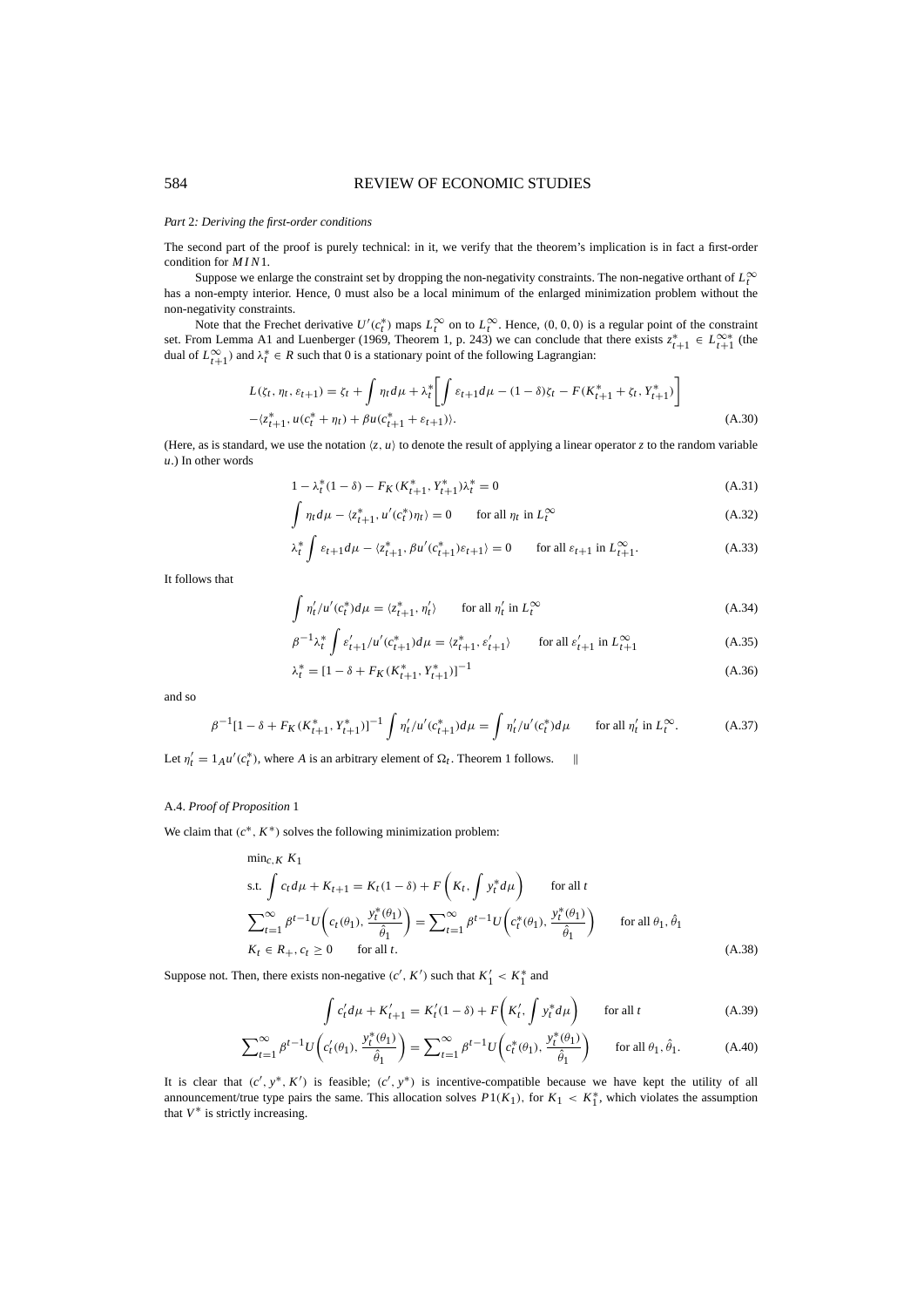#### GOLOSOV *ET AL*. OPTIMAL INDIRECT AND CAPITAL TAXATION 585

Now, we can characterize  $(c^*, y^*, K^*)$  using the first-order conditions to this problem. Let  $\lambda_t$  be the multiplier on the period *t* feasibility constraint and let  $\gamma(\theta_1, \hat{\theta}_1)$  be the multiplier on the appropriate utility constraint.

Abusing notation slightly, we use  $\mu(\theta_1)$  to denote  $\mu(\theta_1, \theta_1, \theta_1, \ldots)$ . Differentiating with respect to  $c_t(\theta_1)$  for any  $\theta_1$ , we obtain

$$
\sum_{\hat{\theta}_1} \gamma(\theta_1, \hat{\theta}_1) \beta^{t-1} U_c \left( c_t^*(\theta_1), \frac{y_t^*(\theta_1)}{\hat{\theta}_1} \right) = \lambda_t \mu(\theta_1)
$$
\n(A.41)

where  $U_c$  is the partial derivative of *U* with respect to *c*. Differentiating with respect to  $K_{t+1}$  we obtain

$$
\lambda_t = \lambda_{t+1} \left( 1 + F_K \left( K_{t+1}^*, \int y_{t+1}^* d\mu \right) - \delta \right). \tag{A.42}
$$

The assumption that  $(c_t(\theta_1), y_t(\theta_1), K_t)$  converges to a positive limit for all  $\theta_1$  guarantees that

$$
\lim_{t \to \infty} \lambda_t / \lambda_{t+1} = 1/\beta \tag{A.43}
$$

$$
\lim_{t \to \infty} \lambda_t / \lambda_{t+1} = \left( 1 + F_K \left( K_{t+1}^*, \int y_{t+1}^* d\mu \right) - \delta \right). \tag{A.44}
$$

This implies the proposition.

#### A.5. *Proof of Theorem* 2

We proceed much as in the proof of Theorem 1. Again, we construct a particular class of deviations from the candidate optimum. In particular, we focus on deviant allocations that deliver the same sub-utility in all states as the optimal allocation.

Thus, we claim that *c* ∗ solves the following optimization problem *M I N*2:

$$
\min_{c} G\biggl(\int c_{t} d\mu, K_{t+1}^{*}, K_{t}^{*}, \int y_{t}^{*} d\mu\biggr)
$$
  
s.t.  $u(c_{t}) = u(c_{t}^{*})$  a.e.  
s.t.  $c_{t} \in L_{t}^{\infty}$   
s.t.  $c_{t} \ge 0$  a.e. (A.45)

Suppose not. Then, there exists a non-negative  $c_t$ <sup>*t*</sup> in  $L_t^{\infty}$  such that

$$
G\bigg(\int c'_t d\mu, K^*_{t+1}, K^*_t, \int y^*_t d\mu\bigg) < 0\tag{A.46}
$$

and  $u(c'_t(\theta^T)) = u(c^*_t(\theta^T))$  for all  $\theta^T$  in  $A \subseteq \Theta^T$ , where  $\mu(A) = 1$ . Let  $c''_t(\theta^T) = c'_t(\theta^T)$  for all  $\theta^T$  in A and  $c_t''(\theta^T) = c_t^*(\theta^T)$  for all  $\theta^T$  not in *A*. Let  $c'' = (c_t'', c_{-t}^*)$ .

Clearly,  $(c'', y^*, K^*)$  is feasible. As in Theorem 1, this allocation is also incentive-compatible because

$$
W(\sigma^*; c'', y^*)\tag{A.47}
$$

$$
= W(\sigma^*; c^*, y^*)
$$
\n<sup>(A.48)</sup>

$$
\geq \max_{\sigma \in \Sigma} W(\sigma; c^*, y^*)
$$
\n(A.49)

$$
= \max_{\sigma \in \Sigma} W(\sigma; c'', y^*). \tag{A.50}
$$

Thus,  $(c'', y^*, K^*)$  also solves  $P1(K_1^*)$ . However, because *G* is strictly increasing in  $K_{t+1}$ , and strictly decreasing in  $K_t$ , there exists K' such that  $(c'', y^*, K')$  solves  $P1(K_1)$  for some  $K_1 < K_1^*$ . But this means that  $V^*(K_1) = V^*(K_1^*)$ which is a contradiction.

Thus,  $c^*$  solves the above minimization problem. The rest of the proof is simply technical: establishing that the solution to the minimization problem satisfies the first-order conditions in the theorem.

Note that Lemma A1 can easily be extended to the case in which  $c_t^*$  is a finite-dimensional random vector. As in the proof of Theorem 1, if we drop the non-negativity constraints from the minimization problem, we know that  $c_t^*$ is a local minimum in the resulting problem, and that it is a regular point in the constraint set. From Lemma A1, and Luenberger (1969, Theorem 1, p. 243), we know that there exists  $z_t^* \in L_t^{\infty*}$  such that  $c_t^*$  is a stationary point of the Lagrangian:

$$
L(c_t) = G\bigg(\int c_t d\mu, K_{t+1}^*, K_t^*, Y_t^*\bigg) - \langle z_t^*, u(c_t) \rangle.
$$
 (A.51)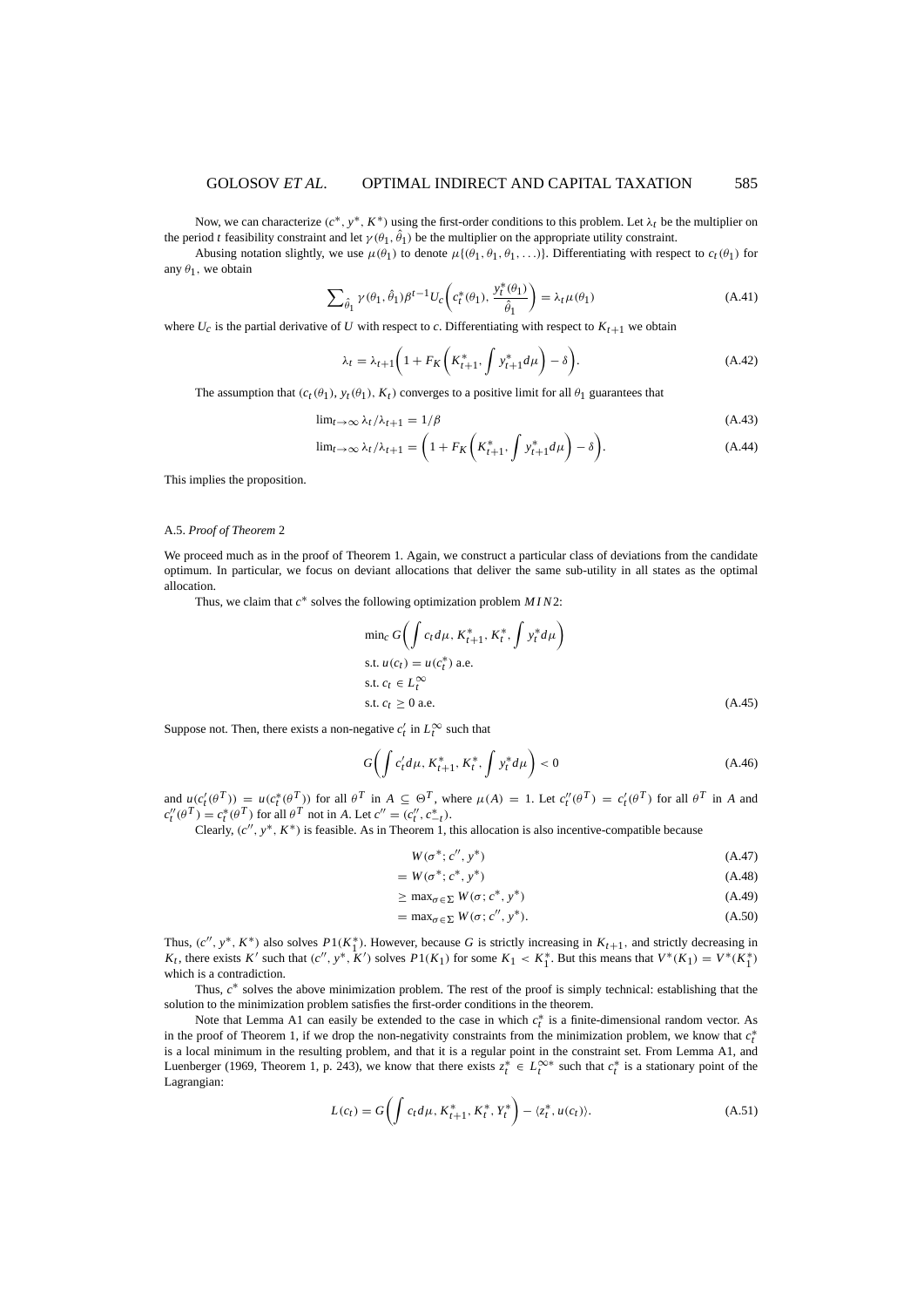In other words

$$
0 = G_j \left( \int c_t^* d\mu, K_{t+1}^*, K_t^*, Y_t^* \right) \int \Delta d\mu - \langle z_t^*, u_j(c_t^*) \Delta \rangle \qquad \text{for all } \Delta \text{ in } L_t^\infty \tag{A.52}
$$

$$
0 = G_k \left( \int c_t^* d\mu, K_{t+1}^*, K_t^*, Y_t^* \right) \int \Delta d\mu - \langle z_t^*, u_k(c_t^*) \Delta \rangle \qquad \text{for all } \Delta \text{ in } L_t^{\infty}.
$$
 (A.53)

It follows that

$$
0 = G_j \left( \int c_t^* d\mu, K_{t+1}^*, K_t^*, Y_t^* \right) \int {\{\Delta' / u_j(c_t^*)\} d\mu - \langle z_t^*, \Delta' \rangle} \qquad \text{for all } \Delta' \text{ in } L_t^\infty \tag{A.54}
$$

$$
0 = G_k \left( \int c_t^* d\mu, K_{t+1}^*, K_t^*, Y_t^* \right) \int \{ \Delta' / u_k(c_t^*) \} d\mu - \langle z_t^*, \Delta' \rangle \qquad \text{for all } \Delta' \text{ in } L_t^\infty \tag{A.55}
$$

and so

$$
0 = \int \left[ G_j \left( \int c_t^* d\mu, K_{t+1}^*, K_t^*, Y_t^* \right) \right/ u_j(c_t^*) - G_k \left( \int c_t^* d\mu, K_{t+1}^*, K_t^*, Y_t^* \right) \right/ u_k(c_t^*) \right] \Delta' d\mu \quad \text{for all } \Delta' \text{ in } L_t^\infty. \tag{A.56}
$$

The theorem follows by setting

$$
\Delta' = G_j \left( \int c_t^* d\mu, K_{t+1}^*, K_t^*, Y_t^* \right) / u_j(c_t^*) - G_k \left( \int c_t^* d\mu, K_{t+1}^*, K_t^*, Y_t^* \right) / u_k(c_t^*).
$$
 (A.57)

*Acknowledgements*. Kocherlakota acknowledges the support of NSF SES-0076315. Versions of this paper were presented at a large number of seminars and conferences; we thank the seminar participants for their comments. We thank the editor (Mark Armstrong) and two referees for their help. We also thank Yan Bai, Marco Bassetto, Florin Bidian, Harold Cole, Larry Jones, Barbara McCutcheon, Patrick Kehoe, Timothy Kehoe, Chris Phelan, Jing Zhang, Rui Zhao, and especially V. V. Chari for their comments. The views expressed herein are those of the authors and not necessarily those of the Federal Reserve Bank of Minneapolis or the Federal Reserve System.

#### **REFERENCES**

- ATKESON, A. and LUCAS, R. E. Jr. (1992), "On Efficient Distribution with Private Information", *Review of Economic Studies*, **59**, 427–453.
- ATKESON, A. and LUCAS, R. E. Jr. (1995), "Efficiency and Equality in a Simple Model of Efficient Unemployment Insurance", *Journal of Economic Theory*, **66**, 64–88.
- ATKINSON, A. and STIGLITZ, J. E. (1976), "The Design of Tax Structure: Direct Versus Indirect Taxation", *Journal of Public Economics*, **6**, 55–75.

ATKINSON, A. and STIGLITZ, J. E. (1980) *Lectures on Public Economics* (New York: McGraw-Hill).

BILLINGSLEY, P. (1995) *Probability and Measure* (New York: John Wiley and Sons).

- CHAMLEY, C. (1986), "Optimal Taxation of Capital Income in General Equilibrium with Infinite Lives", *Econometrica*, **54**, 607–622.
- CHARI, V. V. and KEHOE, P. (1999), "Optimal Fiscal and Monetary Policy", in J. Taylor and M. Woodford (eds.) *Handbook of Macroeconomics* (New York: Elsevier).

CREMER, H., PESTIEAU, P. and ROCHET, J.-C. (2001), "Direct Versus Indirect Taxation: The Design of the Tax Structure Revisited", *International Economic Review*, **42**, 781–799.

DA COSTA, C. and WERNING, I. (2001), "On the Optimality of the Friedman Rule with Heterogeneous Agents and Non-Linear Income Taxation" (University of Chicago Manuscript).

DIAMOND, P. and MIRRLEES, J. A. (1978), "A Model of Social Insurance with Variable Retirement", *Journal of Public Economics*, **10**, 295–336.

DIAMOND, P. and MIRRLEES, J. A. (1986), "Payroll-Tax Financed Social Insurance with Variable Retirement", *Scandinavian Journal of Economics*, 25–50.

GOLOSOV, M. and TSYVINSKI, O. (2003), "Designing Optimal Disability Insurance"(Working Paper 628, Federal Reserve Bank of Minneapolis).

GREEN, E. (1987), "Lending and the Smoothing of Uninsurable Income", in E. Prescott and N. Wallace (eds.) *Contractual Arrangements for Intertemporal Trade* (Minneapolis: University of Minnesota Press) 3–25.

JUDD, K. (1985), "Redistributive Taxation in a Simple Perfect Foresight Model", *Journal of Public Economics*, **28**, 59–83.

KHAN, A. and RAVIKUMAR, B. (2001), "Growth and Risk-Sharing with Private Information", *Journal of Monetary Economics*, 499–521.

KOCHERLAKOTA, N. (1998), "The Effects of Moral Hazard on Asset Prices when Financial Markets are Complete", *Journal of Monetary Economics*, **41**, 39–56.

LAFFONT, J.-J. and TIROLE, J. (1994) *A Theory of Incentives in Procurement and Regulation* (Cambridge, MA: MIT Press).

LUENBERGER, D. (1969) *Optimization by Vector Space Methods* (New York: John Wiley and Sons).